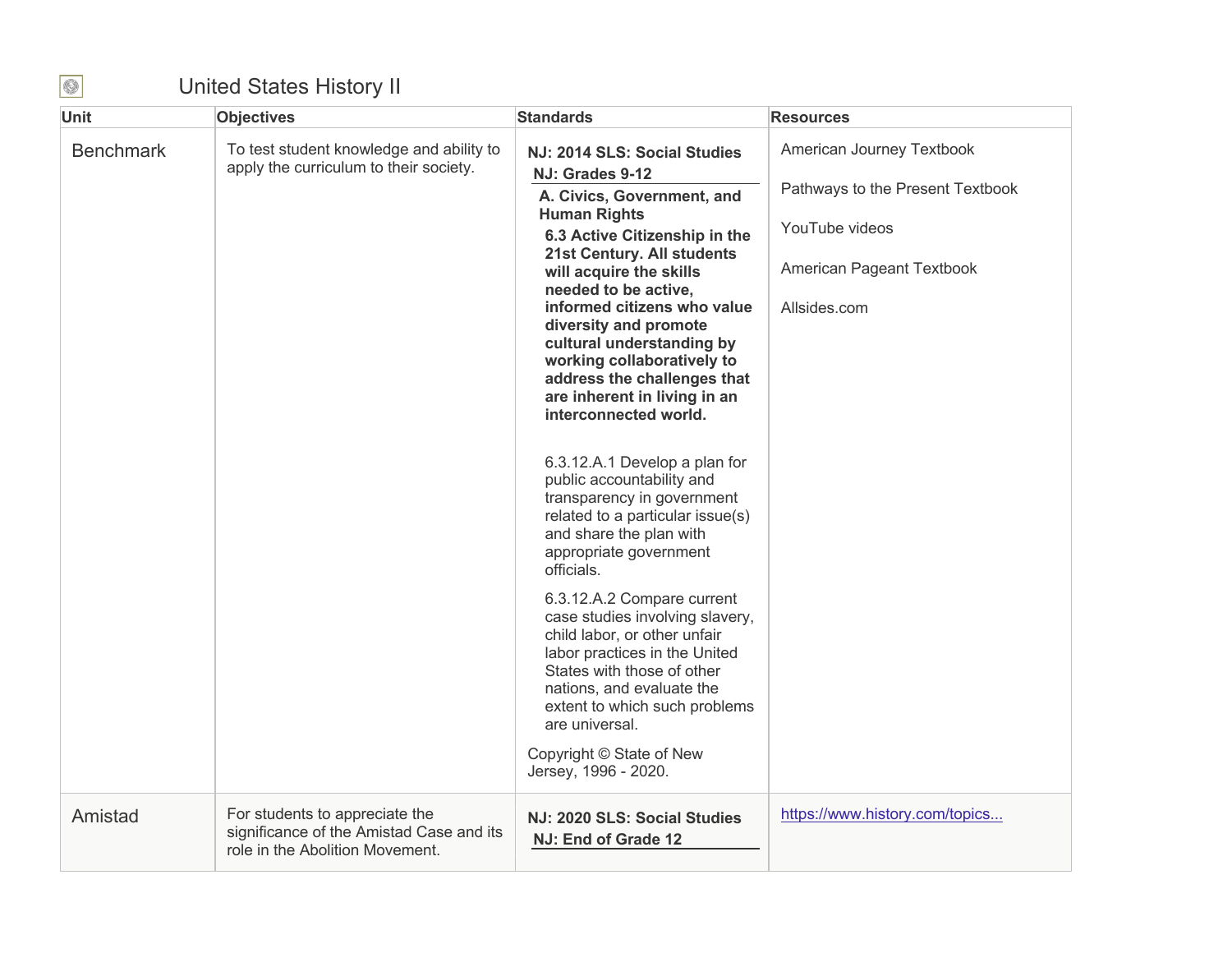|              |                                                                                                                                                                                                 | 6.1 U.S. History: America in<br>the World: Era 3. Expansion<br>and Reform (1801-1861)<br><b>Social and political systems</b><br>throughout time have<br>promoted and denied civic<br>virtues and democratic<br>principles.<br>6.1.12. CivicsDP.3.c: Examine<br>the origins of the antislavery<br>movement and the impact of<br>particular events, such as the<br>Amistad decision, on the<br>movement. | https://www.history.com/topics<br>Various Youtube Clips<br>Allsides.com                     |
|--------------|-------------------------------------------------------------------------------------------------------------------------------------------------------------------------------------------------|--------------------------------------------------------------------------------------------------------------------------------------------------------------------------------------------------------------------------------------------------------------------------------------------------------------------------------------------------------------------------------------------------------|---------------------------------------------------------------------------------------------|
|              |                                                                                                                                                                                                 | NJ: 2014 SLS: Social Studies<br>NJ: Grades 9-12                                                                                                                                                                                                                                                                                                                                                        |                                                                                             |
|              |                                                                                                                                                                                                 | A. Civics, Government, and<br><b>Human Rights</b><br><b>Expansion and Reform</b><br>$(1801 - 1861)$                                                                                                                                                                                                                                                                                                    |                                                                                             |
|              |                                                                                                                                                                                                 | 6.1.12.A.3.i Examine the<br>origins of the antislavery<br>movement and the impact of<br>particular events, such as the<br>Amistad decision, on the<br>movement.                                                                                                                                                                                                                                        |                                                                                             |
|              |                                                                                                                                                                                                 | Copyright © State of New<br>Jersey, 1996 - 2020.                                                                                                                                                                                                                                                                                                                                                       |                                                                                             |
| <b>LGBQT</b> | For students to understand the<br>importance of including the LGBTQ<br>Community in our society and affording<br>them the same civil rights that all people<br>should enjoy and be entitled to. | NJ: 2020 SLS: Social Studies<br>NJ: End of Grade 5<br>6.1 U.S. History: America in<br>the World: Civics,<br><b>Government, and Human</b><br><b>Rights</b><br><b>Democratic Principles</b><br><b>Fundamental rights that</b>                                                                                                                                                                            | <b>Equality MagazineHuman Rights</b><br><b>Campaign Foundation Overview</b><br><b>LGBTQ</b> |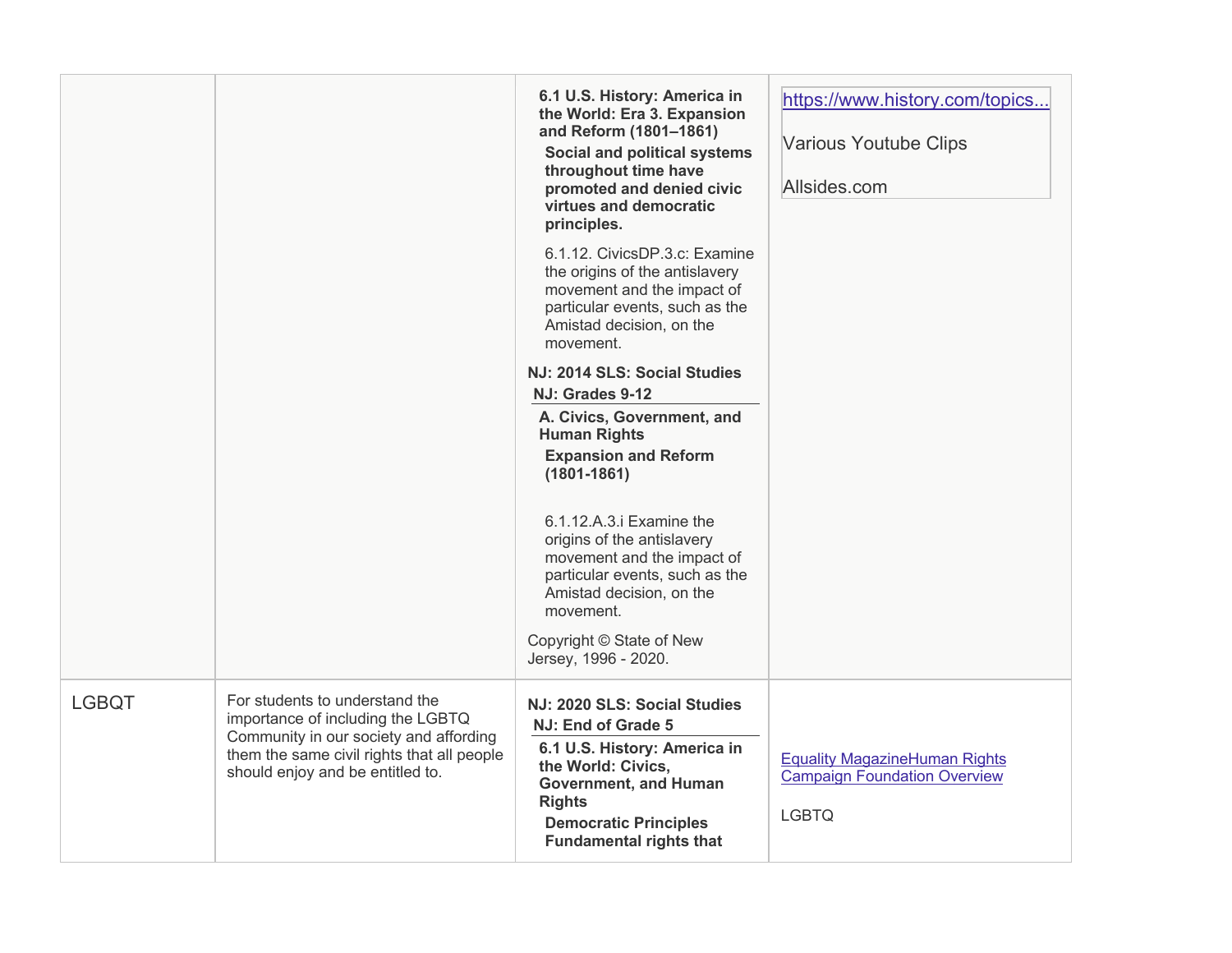| For students to understand the<br>importance of including the<br><b>LGBTQ Community in our</b><br>society and affording them the<br>same civil rights that all people<br>should enjoy and be entitled to.<br>C.18A:35-4.35 History of<br>disabled and LGBT persons<br>included in middle and high<br>school curriculum.<br>1. A board of education shall<br>include instruction on the<br>political, economic, and social<br>contributions of persons with<br>disabilities and lesbian, gay,<br>bisexual, and transgender<br>people, in an appropriate place<br>in the curriculum of middle<br>school and high school students<br>as part of the district's<br>implementation of the New<br><b>Jersey Student Learning</b><br>Standards.<br>C.18A:35-4.36 Policies,<br>procedures pertaining to<br>inclusive instructional materials.<br>2. A board of education shall<br>have policies and procedures in<br>place pertaining to the selection<br>of instructional materials to | allow democratic societies<br>to function can be seen at<br>all levels of government in<br>society.<br>6.1.5. Civics DP.2: Compare<br>and contrast responses of<br>individuals and groups, past<br>and present, to violations of<br>fundamental rights (e.g.,<br>fairness, civil rights, human<br>rights).<br><b>Human and Civil Rights</b><br>It is the responsibility of<br>individuals and institutions<br>at the state, national, and<br>international levels to<br>promote human rights.<br>6.1.5. Civics HR.3: Cite<br>examples from a variety of<br>sources to describe how<br>national and international<br>leaders, businesses, and<br>global organizations promote<br>human rights and aid<br>individuals and nations in<br>need.<br>Copyright © State of New<br>Jersey, 1996 - 2020. | https://www.teach.lgbt/<br>https://www.glsen.org/activity/inclusive-<br>curriculum-guide |
|---------------------------------------------------------------------------------------------------------------------------------------------------------------------------------------------------------------------------------------------------------------------------------------------------------------------------------------------------------------------------------------------------------------------------------------------------------------------------------------------------------------------------------------------------------------------------------------------------------------------------------------------------------------------------------------------------------------------------------------------------------------------------------------------------------------------------------------------------------------------------------------------------------------------------------------------------------------------------------|-------------------------------------------------------------------------------------------------------------------------------------------------------------------------------------------------------------------------------------------------------------------------------------------------------------------------------------------------------------------------------------------------------------------------------------------------------------------------------------------------------------------------------------------------------------------------------------------------------------------------------------------------------------------------------------------------------------------------------------------------------------------------------------------------|------------------------------------------------------------------------------------------|
| implement the requirements of<br>section 1 of this act. When                                                                                                                                                                                                                                                                                                                                                                                                                                                                                                                                                                                                                                                                                                                                                                                                                                                                                                                    |                                                                                                                                                                                                                                                                                                                                                                                                                                                                                                                                                                                                                                                                                                                                                                                                 |                                                                                          |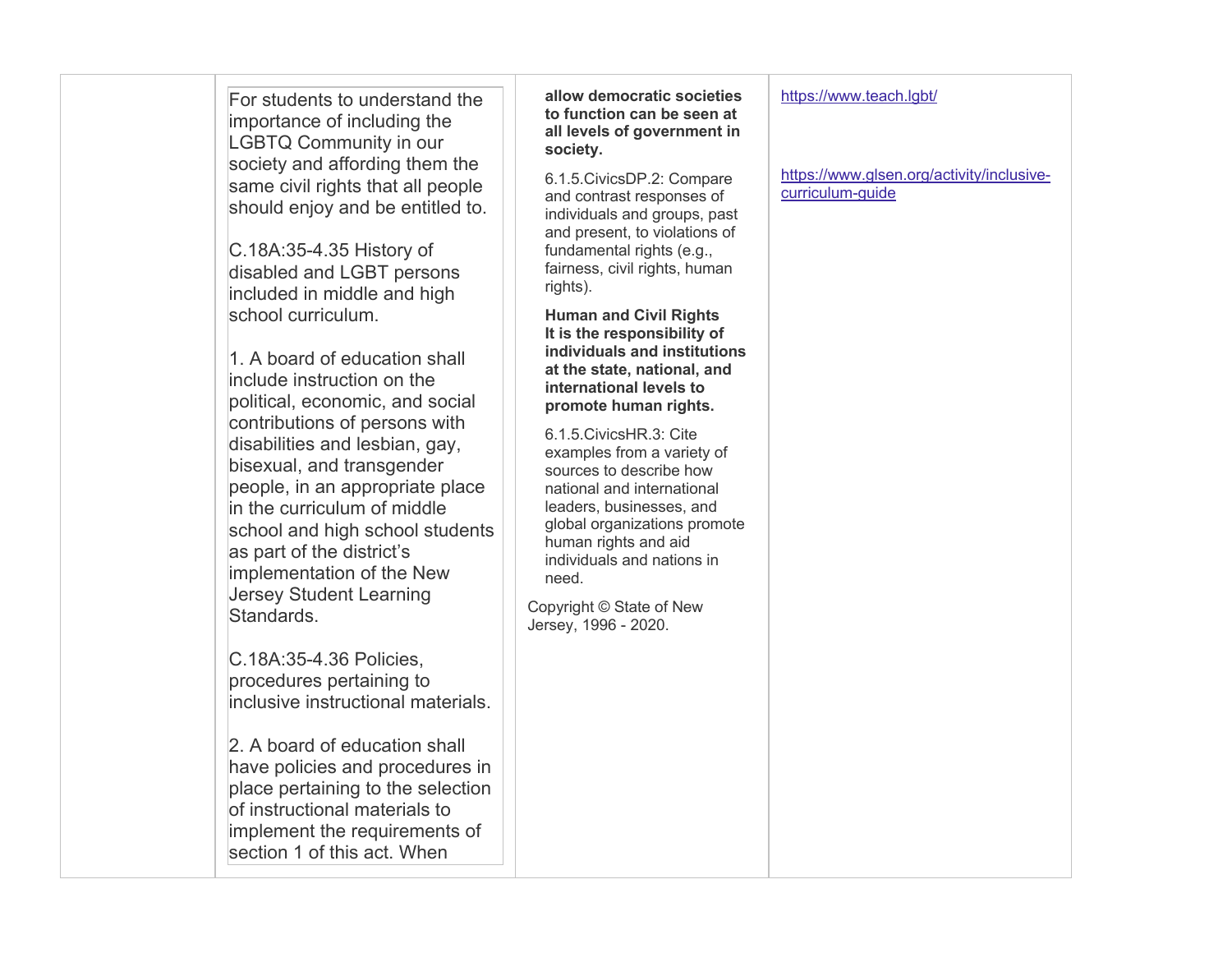| adopting instructional materials<br>for use in the schools of the<br>district, a board of education<br>shall adopt inclusive instructional<br>materials that portray the cultural<br>and economic diversity of<br>society including the political,<br>economic, and social<br>contributions of persons with<br>disabilities and lesbian, gay,<br>bisexual, and transgender<br>people, where appropriate.<br>3. This act shall take effect<br>immediately and shall first apply<br>to the 2020-2021 school year.<br>Approved January 31, 2019. |  |
|-----------------------------------------------------------------------------------------------------------------------------------------------------------------------------------------------------------------------------------------------------------------------------------------------------------------------------------------------------------------------------------------------------------------------------------------------------------------------------------------------------------------------------------------------|--|
| <b>STANDARDS LISTED HERE</b><br><b>BECAUSE THEY ARE NOT</b><br><b>AVAILABLE YET IN "THE CHOOSE</b><br><b>STANDARDS": APPROVED BY NJ</b><br><b>LEGISLATURE JANUARY 31, 2019</b>                                                                                                                                                                                                                                                                                                                                                                |  |
| C.18A:35-4.35 History of disabled and<br>LGBT persons included in middle and<br>high school curriculum.<br>1. A board of education shall include                                                                                                                                                                                                                                                                                                                                                                                              |  |
| instruction on the political, economic,<br>and social contributions of persons with                                                                                                                                                                                                                                                                                                                                                                                                                                                           |  |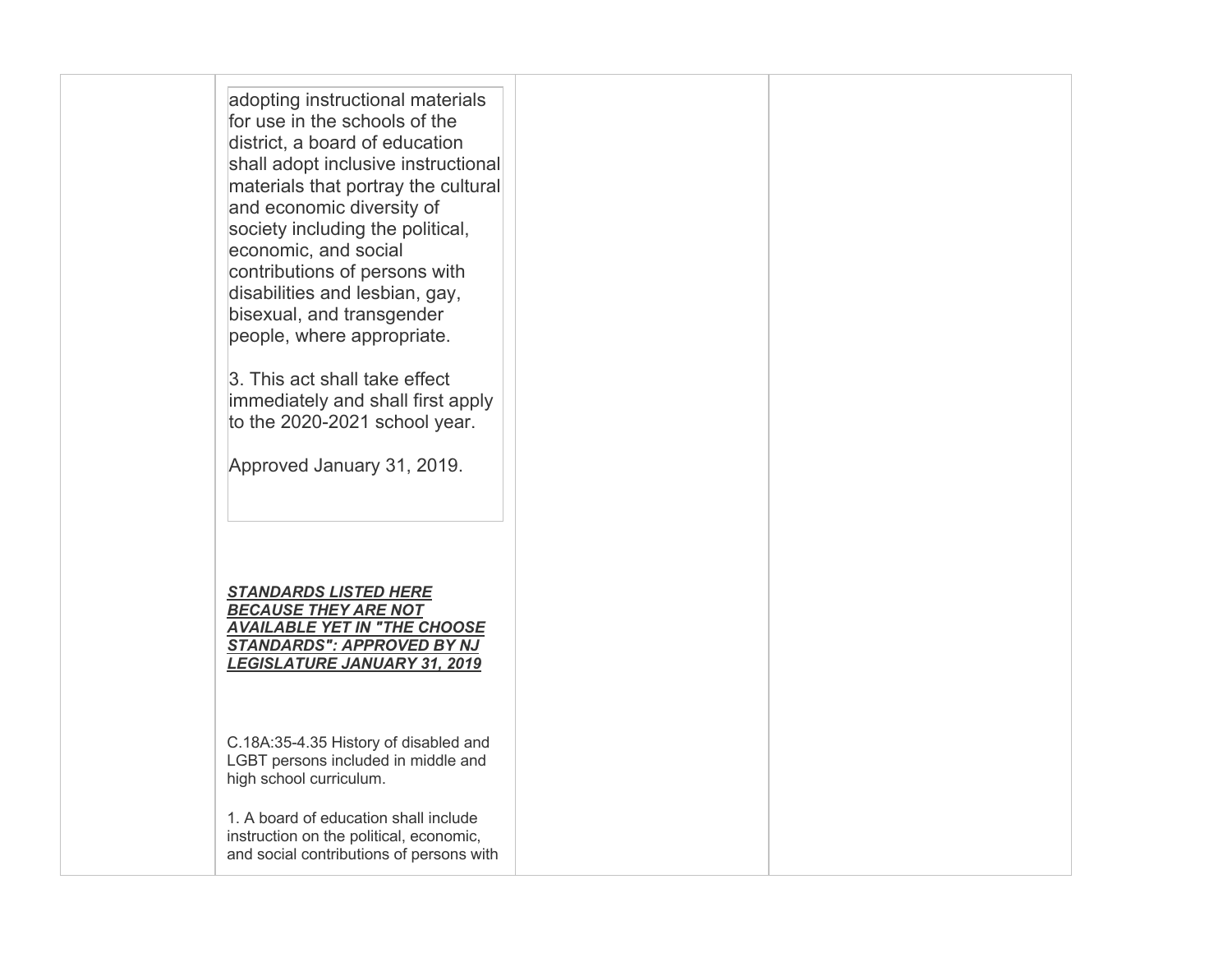|               | disabilities and lesbian, gay, bisexual,<br>and transgender people, in an<br>appropriate place in the curriculum of<br>middle school and high school students<br>as part of the district's implementation<br>of the New Jersey Student Learning<br>Standards.<br>C.18A:35-4.36 Policies, procedures<br>pertaining to inclusive instructional<br>materials.<br>2. A board of education shall have<br>policies and procedures in place<br>pertaining to the selection of<br>instructional materials to implement the<br>requirements of section 1 of this act.<br>When adopting instructional materials<br>for use in the schools of the district, a<br>board of education shall adopt inclusive<br>instructional materials that portray the<br>cultural and economic diversity of<br>society including the political, economic,<br>and social contributions of persons with<br>disabilities and lesbian, gay, bisexual,<br>and transgender people, where<br>appropriate.<br>3. This act shall take effect immediately<br>and shall first apply to the 2020-2021<br>school year.<br>Approved January 31, 2019.<br><b>LGBTQ Curriculum.docx</b> |                                                                                     |                                  |
|---------------|----------------------------------------------------------------------------------------------------------------------------------------------------------------------------------------------------------------------------------------------------------------------------------------------------------------------------------------------------------------------------------------------------------------------------------------------------------------------------------------------------------------------------------------------------------------------------------------------------------------------------------------------------------------------------------------------------------------------------------------------------------------------------------------------------------------------------------------------------------------------------------------------------------------------------------------------------------------------------------------------------------------------------------------------------------------------------------------------------------------------------------------------|-------------------------------------------------------------------------------------|----------------------------------|
| <b>Review</b> | For students to review the end of last                                                                                                                                                                                                                                                                                                                                                                                                                                                                                                                                                                                                                                                                                                                                                                                                                                                                                                                                                                                                                                                                                                       |                                                                                     | American Journey Textbook        |
|               | year, which concluded with the WW1<br>Curriculum                                                                                                                                                                                                                                                                                                                                                                                                                                                                                                                                                                                                                                                                                                                                                                                                                                                                                                                                                                                                                                                                                             | NJ: 2020 SLS: Social Studies<br>NJ: End of Grade 12                                 | Pathways to the Present Textbook |
|               |                                                                                                                                                                                                                                                                                                                                                                                                                                                                                                                                                                                                                                                                                                                                                                                                                                                                                                                                                                                                                                                                                                                                              | 6.1 U.S. History: America in<br>the World: Era 7. The<br><b>Emergence of Modern</b> |                                  |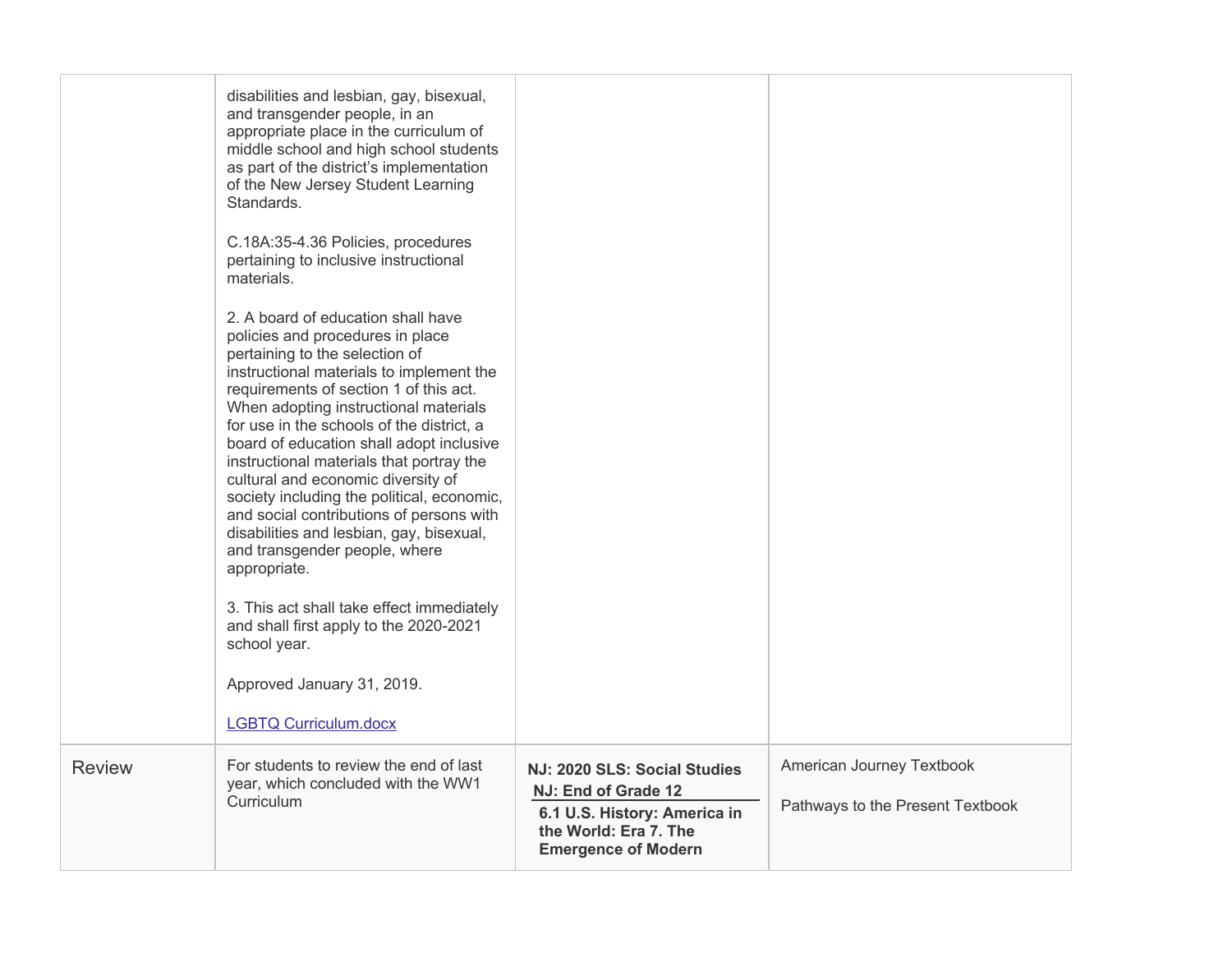| America: World War I (1890-<br>1930)<br><b>Advancements in</b><br>technology, investments in<br>capital goods, and human<br>capital increase<br>productivity, economic<br>growth, and standards of<br>living.<br>6.1.12. EconNM. 7.a: Assess<br>the immediate and long-term<br>impact of women and African<br>Americans entering the work<br>force in large numbers during<br>World War I. | Youtube Video Clips<br>American Pageant Textbook<br>Apocalyse --- WWI Video Series<br>** Other resources as related and<br>appropriate current events arise. |
|--------------------------------------------------------------------------------------------------------------------------------------------------------------------------------------------------------------------------------------------------------------------------------------------------------------------------------------------------------------------------------------------|--------------------------------------------------------------------------------------------------------------------------------------------------------------|
| <b>Evidence from multiple</b><br>relevant historical sources<br>and interpretations can be<br>used to develop a reasoned<br>argument about the past.                                                                                                                                                                                                                                       |                                                                                                                                                              |
| 6.1.12. History CA.7.a:<br>Determine the extent to which<br>propaganda, the media, and<br>special interest groups shaped<br>American public opinion and<br>American foreign policy during<br>World War I and compare<br>those factors to contemporary<br>American involvement in<br>another country.                                                                                       |                                                                                                                                                              |
| 6.1.12. History CA. 7.b: Analyze<br>the reasons for the policy of<br>neutrality regarding World War<br>I and explain why the United<br>States eventually entered the<br>war.                                                                                                                                                                                                               |                                                                                                                                                              |
| 6.1.12. History CA.7.c: Evaluate<br>the American government's<br>response to the rise of<br>authoritarian regimes between                                                                                                                                                                                                                                                                  |                                                                                                                                                              |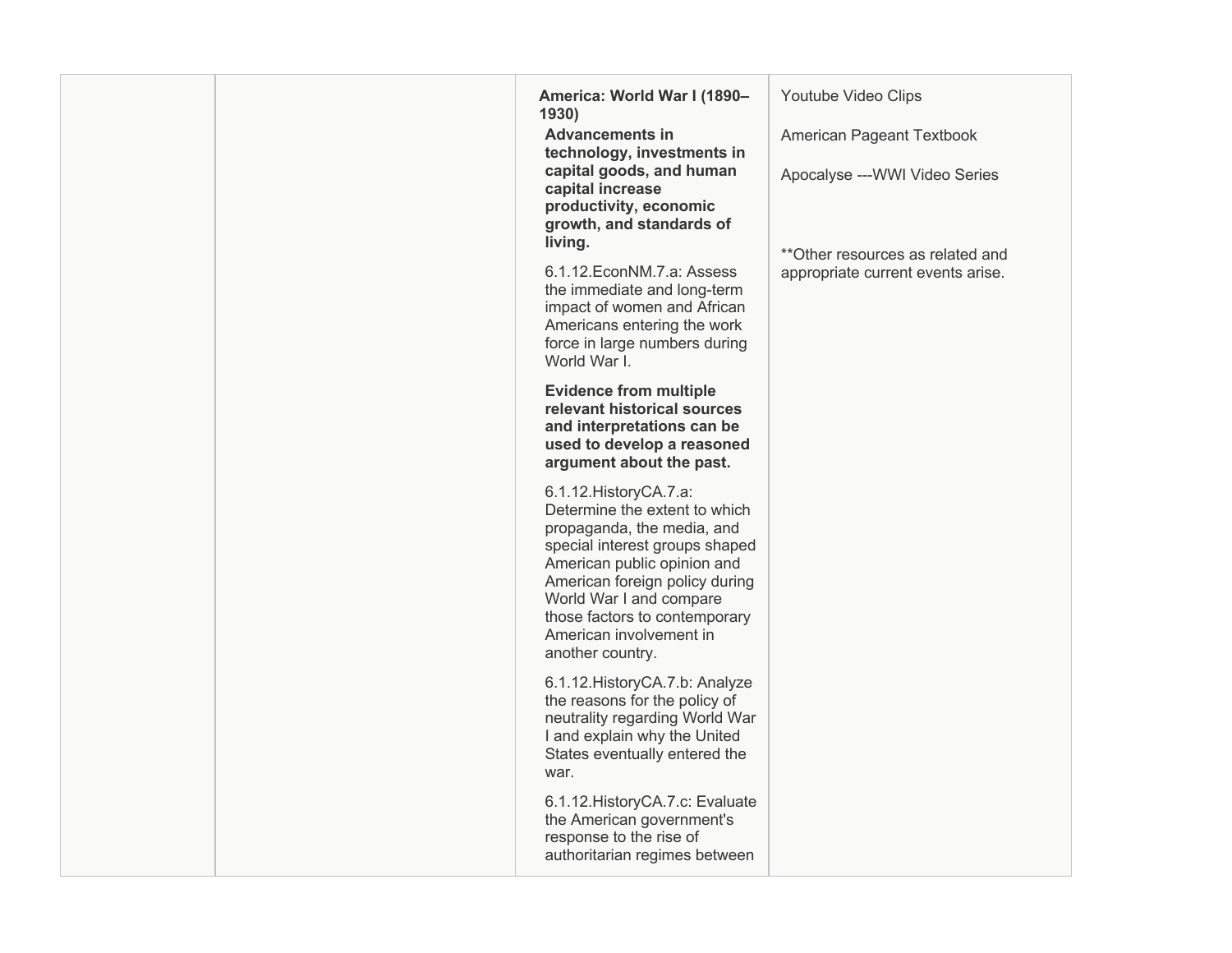| 6.1.12. History CA.11.b:<br>Evaluate the effectiveness of<br>international agreements<br>following World War I in<br>preventing international<br>disputes (e.g., League of<br>Nations, Treaty of Versailles,<br><b>Washington Naval</b><br>Conference, Kellogg-Briand<br>Pact). |  |
|---------------------------------------------------------------------------------------------------------------------------------------------------------------------------------------------------------------------------------------------------------------------------------|--|
| NJ: 2014 SLS: Social Studies                                                                                                                                                                                                                                                    |  |
| NJ: Grades 9-12                                                                                                                                                                                                                                                                 |  |
| A. Civics, Government, and<br><b>Human Rights</b>                                                                                                                                                                                                                               |  |
| The Emergence of Modern<br><b>America (1890-1930)</b>                                                                                                                                                                                                                           |  |
| 6.1.12.A.7.a Analyze the<br>reasons for the policy of<br>neutrality regarding World War<br>I, and explain why the United<br>States eventually entered the<br>war.                                                                                                               |  |
| D. History, Culture, and<br><b>Perspectives</b><br><b>The Emergence of Modern</b>                                                                                                                                                                                               |  |
| America (1890-1930)                                                                                                                                                                                                                                                             |  |
| 6.1.12.D.7.a Evaluate the<br>effectiveness of Woodrow<br>Wilson's leadership during and<br>immediately after World War I.                                                                                                                                                       |  |
| 6.1.12.D.7.b Determine the<br>extent to which propaganda,<br>the media, and special interest<br>groups shaped American<br>public opinion and American                                                                                                                           |  |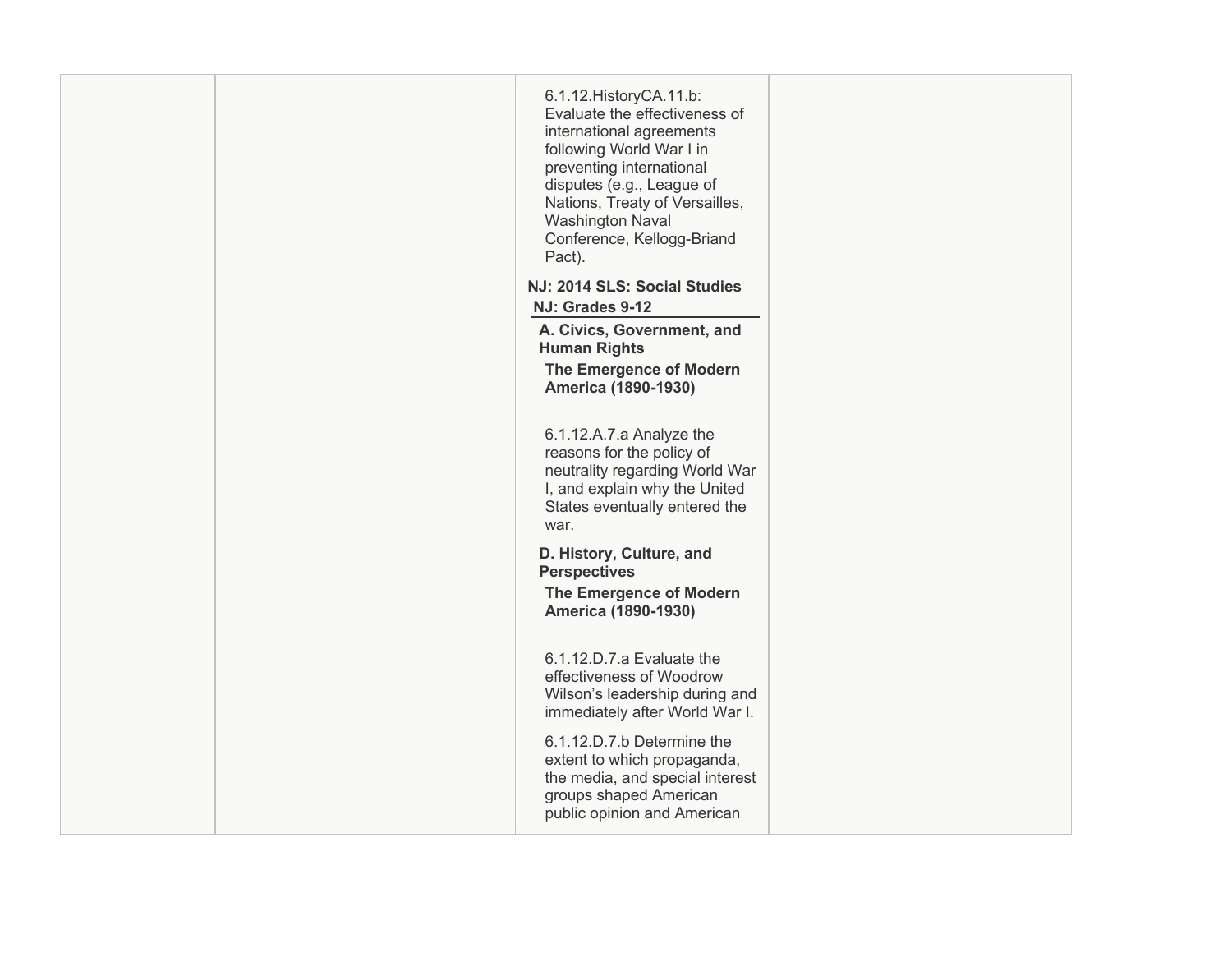|                                |                                                                                                                                                                                                                                                                                                                                                                                                                                                                                                                                                                                                                                                                                                                                                                                                                                                                                                                                                                                                                                                                                              | foreign policy during World<br>War L<br>6.1.12.D.7.c Analyze the<br>factors contributing to a rise in<br>authoritarian forms of<br>government and ideologies<br>(i.e., fascism, communism,<br>and socialism) after World War<br>L.<br>Copyright © State of New<br>Jersey, 1996 - 2020.                                                                                                                                                                                                                                                                                                                                                                                                                                                                                          |                                                                                                                                                                                                                                                                                                                                                  |
|--------------------------------|----------------------------------------------------------------------------------------------------------------------------------------------------------------------------------------------------------------------------------------------------------------------------------------------------------------------------------------------------------------------------------------------------------------------------------------------------------------------------------------------------------------------------------------------------------------------------------------------------------------------------------------------------------------------------------------------------------------------------------------------------------------------------------------------------------------------------------------------------------------------------------------------------------------------------------------------------------------------------------------------------------------------------------------------------------------------------------------------|---------------------------------------------------------------------------------------------------------------------------------------------------------------------------------------------------------------------------------------------------------------------------------------------------------------------------------------------------------------------------------------------------------------------------------------------------------------------------------------------------------------------------------------------------------------------------------------------------------------------------------------------------------------------------------------------------------------------------------------------------------------------------------|--------------------------------------------------------------------------------------------------------------------------------------------------------------------------------------------------------------------------------------------------------------------------------------------------------------------------------------------------|
| The Roaring<br><b>Twenties</b> | Students demonstrate understanding of<br>how gender, class, ethnic, religious,<br>regional, and other group identities<br>changed in different eras. In particular,<br>students can analyze how migration<br>patterns to, and migration within, the<br>United States have influenced the<br>growth of racial and ethnic identities<br>and conflicts over ethnic assimilation<br>and distinctiveness.<br>Students demonstrate how changes in<br>migration and population patterns<br>affected American life. In particular,<br>students can explain how and why<br>debates over immigration to the United<br>States have changed since the turn of<br>the twentieth century.<br>Students demonstrate understanding of<br>how and why changes in moral,<br>philosophical, and cultural values<br>affected the U.S. history. In particular,<br>students can analyze the role of culture<br>and the arts in nineteenth and twentieth<br>century movements for social and<br>political change (CUL-6) and explain<br>how and why "modern" cultural values<br>and popular culture have grown since | NJ: 2020 SLS: Social Studies<br>NJ: End of Grade 12<br>6.1 U.S. History: America in<br>the World: Era 6. The<br><b>Emergence of Modern</b><br><b>America: Progressive</b><br>Reforms (1890-1930)<br><b>Governments and financial</b><br>institutions influence<br>monetary and fiscal<br>policies.<br>6.1.12. EconNE.6.a: Analyze<br>the impact of money,<br>investment, credit, savings,<br>debt, and financial institutions<br>on the development of the<br>nation and the lives of<br>individuals.<br>There are multiple and<br>complex causes and effects<br>of historical events.<br>6.1.12. History CC.6.b: Explore<br>factors that promoted<br>innovation, entrepreneurship,<br>and industrialization and<br>determine their impact on New<br>Jersey (i.e. Paterson Silk | American Pageant, AP® Edition, 16th<br>Edition<br>American Journey Textbook<br>Pathways to the Present Textbook<br>Ultimate Guide to the Presidents Video<br>Series, History Channel<br><b>Century Series Video Collection</b><br>Various YouTube Clips<br>Allsides.com<br>**Other resources as related and<br>appropriate current events arise. |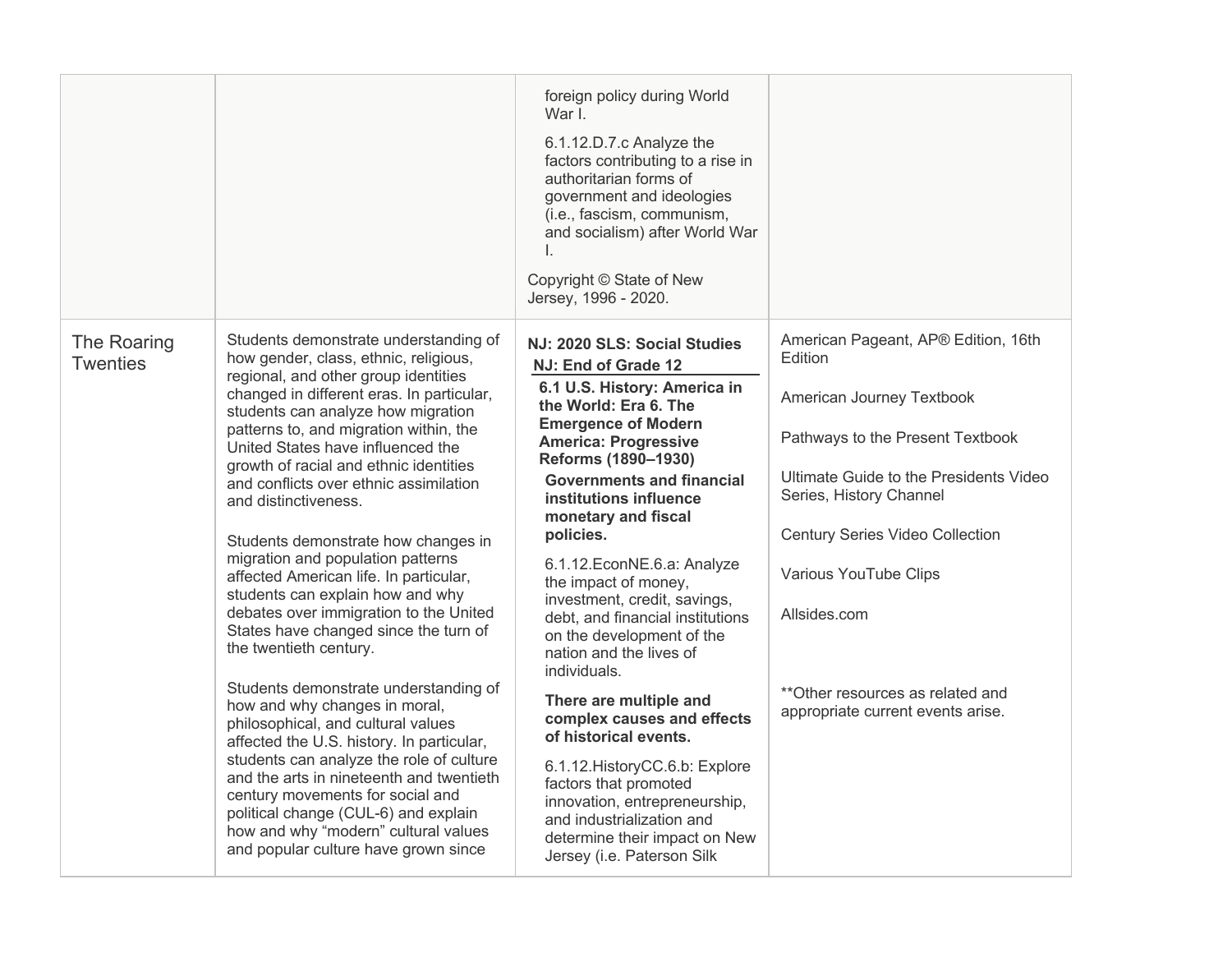the early twentieth century and how they have affected American politics and society.

 Students will demonstrate how large corporations came to dominate the US economy as it increasingly focused on the production of consumer goods, driven by new technologies and manufacturing techniques.

 United States continued its transition for a rural, agricultural society, to an urban industrial one and offered new economic opportunities for women, and international migrants who continued to Students will demonstrate how the flock to the United States.

 understanding of labor strikes, postwar which legitimized attacks on radicals Students will demonstrate racial strife, and the first "red scare" and immigrants.

 Students will describe how several acts of Congress established highly restrictive immigration quotas

 Students will describe how technological change, modernization and changing demographics led to increased political and cultural conflict.

 Students will describe how the rise of an urban, industrial society encouraged expressions for migrant, regional, and African American artists. the development of a variety of cultural

 Students will describe ho the rise of an urban, industrial society contributed to

 Strike) and the United States during this period.

 **Understanding the multiple events allows for a clearer understanding of the interrelated patterns of change by examining significance of individuals and groups.** 

 Compare and contrast the United States becoming a 6.1.12.HistoryCC.6.c: foreign policies of American presidents during this time period and analyze how these presidents contributed to the world power.

 **6.1 U.S. History: America in Emergence of Modern America: Roaring Twenties the World: Era 8. The (1890–1930)** 

 **The 1920s is characterized as a time of social, and political change, as well as a time of emerging social tensions, and Human rights serve as a economic, technological, isolationism, racial and economic problems. foundation for democratic beliefs and practices.** 

 sources to explain how social 6.1.12.CivicsHR.8.a: Analyze primary and secondary intolerance, xenophobia, and fear of anarchism led to restrictive immigration and refugee laws, and the violation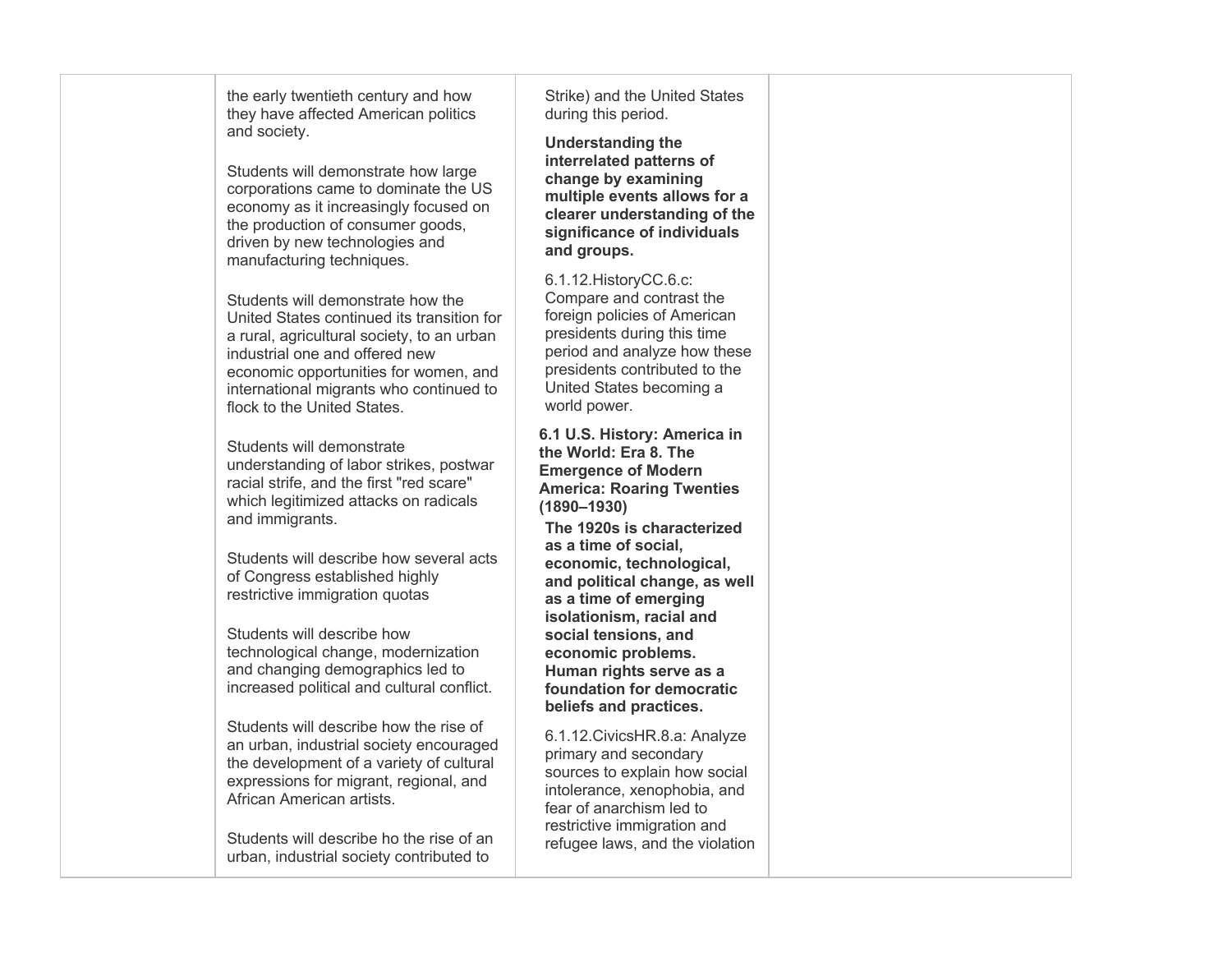the national culture by making shared experiences more possible through art, cinema and the mass media.

 Describe how growth and consolidation American society and the nations of large corporations transformed economy even as business cycle fluctuations became increasingly more severe.

 Describe how the United States in the isolationism and pursued a unilateral investment, peace treaties, and select military intervention to promote a vision years following WWI maintained foreign policy that used international of international order.

 individuals and groups. of the human rights of

 **Societies make decisions about how to produce and distribute goods and services and these decisions are influenced by the control of the means of production.** 

 social, cultural, and interwar period to the rise of a 6.1.12.EconET.8.a: Relate technological changes in the consumer economy and the changing role and status of women.

 **Advancements in growth and standards of technology and investments in capital goods and human capital increase economic living.** 

 the push-pull factors that led 6.1.12.EconNM.8.a: Analyze to the Great Migration.

 **There are multiple and of events from the past. complex causes and effects** 

 Migration led to heightened laws, a rise in repressive 6.1.12.HistoryCC.8.a: Make evidence-based inferences to explain why the Great racial tensions, restrictive organizations, and an increase in violence.

6.1.12.History CC.8.b: Relate government policies to the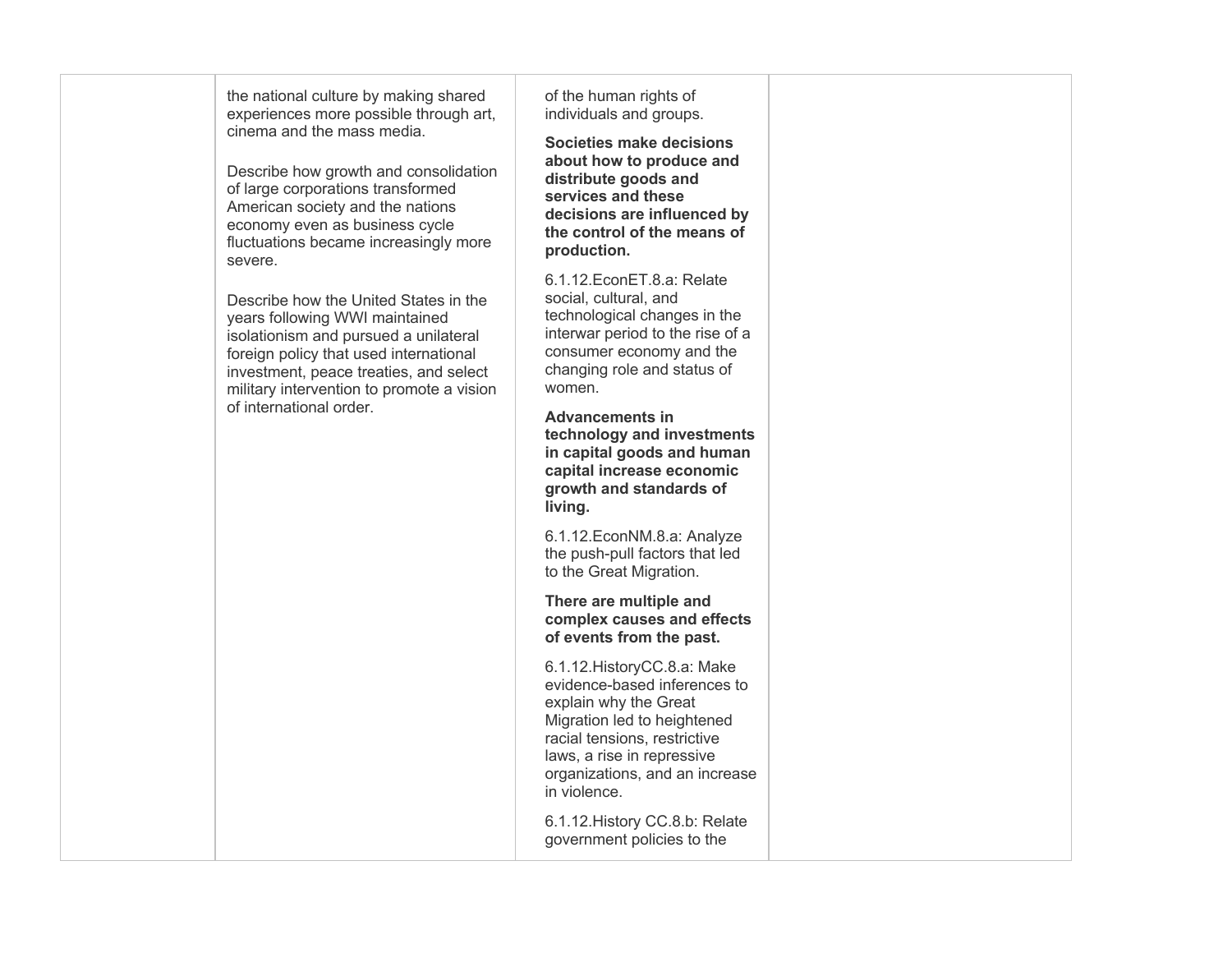| prosperity of the country<br>during the 1920s and<br>determine the impact of these<br>policies on business and the<br>consumer.<br><b>Understanding the</b><br>interrelated patterns of<br>change by examining<br>multiple events allows for a<br>clearer understanding of the<br>significance of individuals<br>and groups.<br>6.1.12. HistoryCC.8.c: Identify<br>the conditions that gave rise to<br>the Harlem Renaissance and<br>assess the impact of artists,<br>writers, and musicians on<br>American culture.<br>Copyright © State of New<br>Jersey, 1996 - 2020. |  |
|--------------------------------------------------------------------------------------------------------------------------------------------------------------------------------------------------------------------------------------------------------------------------------------------------------------------------------------------------------------------------------------------------------------------------------------------------------------------------------------------------------------------------------------------------------------------------|--|
| 6.1.12. GeoGM.6.a: Determine<br>materials and finding new                                                                                                                                                                                                                                                                                                                                                                                                                                                                                                                |  |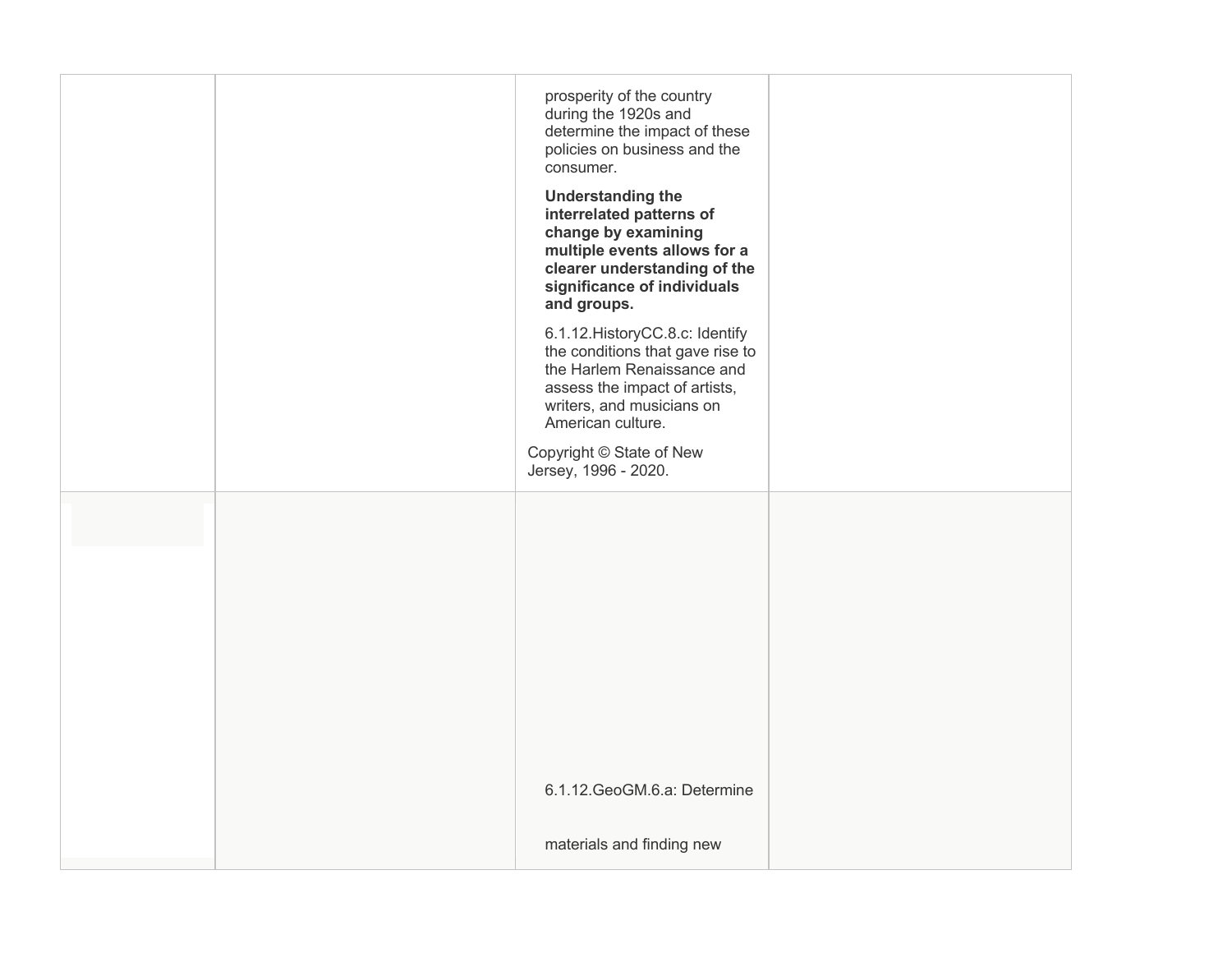## **(1890–1930)**

 **Human settlement activities and cultural characteristics of specific places and impact the environmental regions.** 

 marginal farmlands and other 6.1.12.GeoHE.8.a: Determine the impact of the expansion of agricultural production into ineffective agricultural practices on people and the environment.

 **6.1 U.S. History: America in Depression and World War II: The Great Depression (1929– the World: Era 9. The Great 1945)** 

 **The Great Depression resulted from government**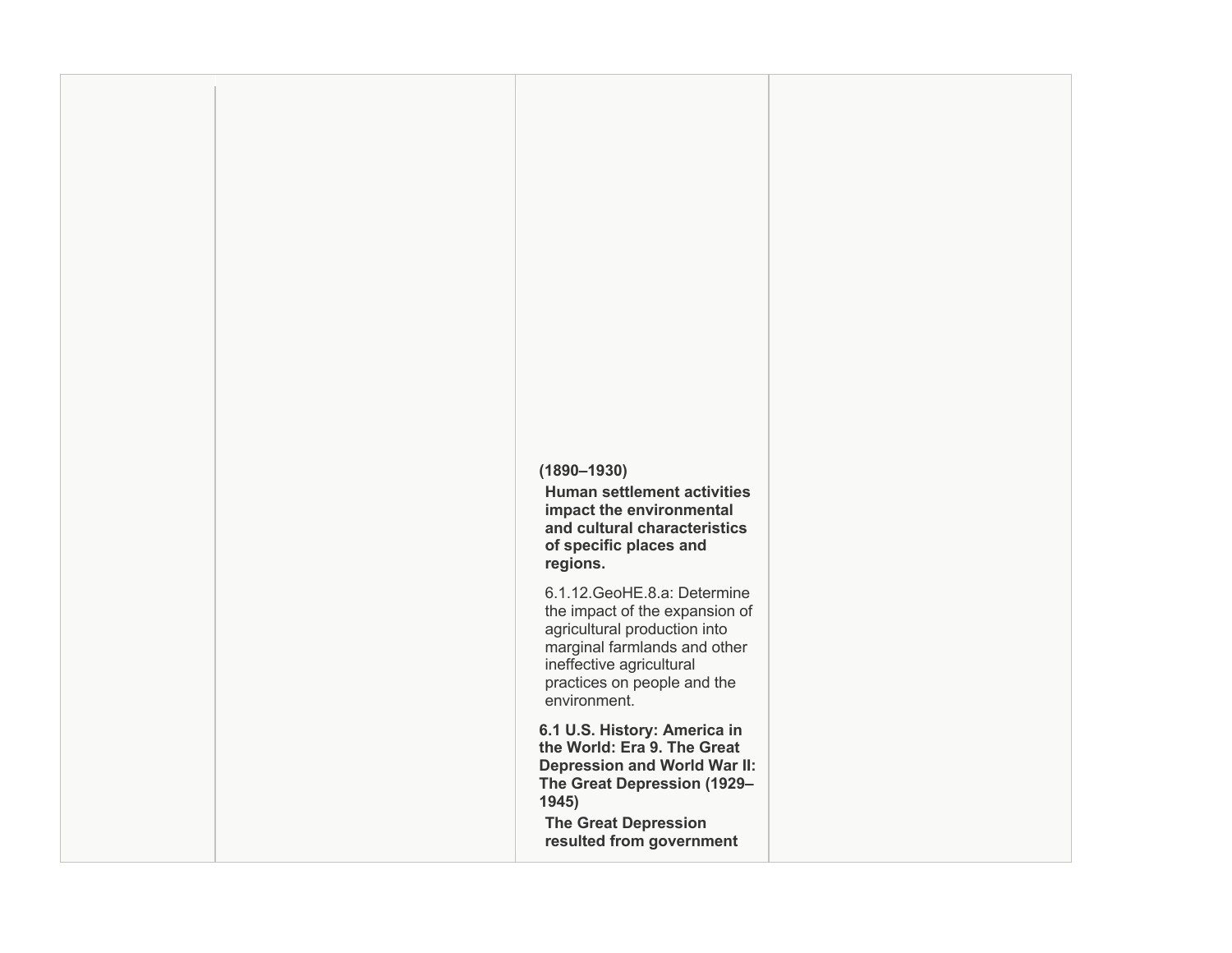| spending and use other<br>policies to restore the<br>country's economic health.<br>6.1.12. EconNE.9.d: Explain<br>the interdependence of<br>various parts of a market<br>economy (i.e., private<br>enterprise, government<br>programs, and the Federal<br>Reserve System). |  |
|----------------------------------------------------------------------------------------------------------------------------------------------------------------------------------------------------------------------------------------------------------------------------|--|
| There are multiple and<br>complex causes and effects<br>of historical events.                                                                                                                                                                                              |  |
| 6.1.12.A.9.a: Analyze how the<br>actions and policies of the<br>United States government<br>contributed to the Great<br>Depression.                                                                                                                                        |  |
| <b>Evidence from multiple</b><br>relevant historical sources<br>and interpretations can be<br>used to develop a reasoned<br>argument about the past.                                                                                                                       |  |
| 6.1.12. History CA.9.a: Explore<br>the global context of the Great<br>Depression and the reasons<br>for the worldwide economic<br>collapse.                                                                                                                                |  |
| <b>Complex interacting factors</b><br>influence people's<br>perspective                                                                                                                                                                                                    |  |
| 6.1.12. History UP.9.a: Analyze<br>the impact of the Great<br>Depression on the American<br>family and ethnic and racial<br>minorities.                                                                                                                                    |  |
| 6.1 U.S. History: America in<br>the World: Era 10. The Great                                                                                                                                                                                                               |  |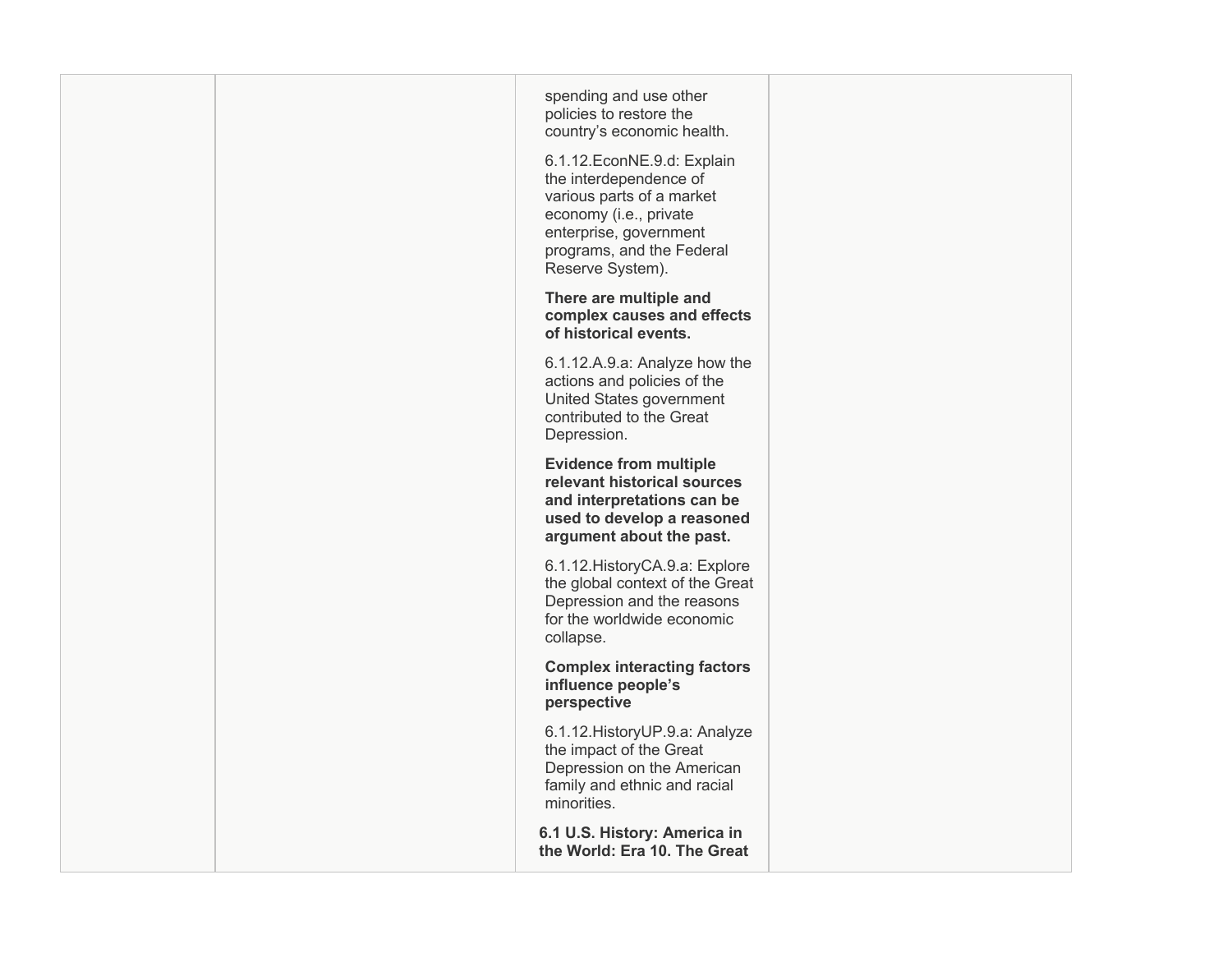| Holocaust | For students to appreciate the causes<br>and impact of the Holocaust. | NJ: 2020 SLS: Social Studies<br>NJ: End of Grade 12<br>6.1 U.S. History: America in<br>the World: Era 11. The Great<br><b>Depression and World War II:</b><br>World War II (1929-1945)<br>Governments around the<br>world support universal<br>human rights to varying<br>degrees.<br>6.1.12. Civics HR. 11. a: Assess<br>the responses of the United<br>States and other nations to the | Holocaust Curriculum Universal9-<br>12.docx.webloc<br>Various YouTube Videos<br>La Vida Bella Film-DVD from Netflix<br>Scenes from Schindler's List |
|-----------|-----------------------------------------------------------------------|------------------------------------------------------------------------------------------------------------------------------------------------------------------------------------------------------------------------------------------------------------------------------------------------------------------------------------------------------------------------------------------|-----------------------------------------------------------------------------------------------------------------------------------------------------|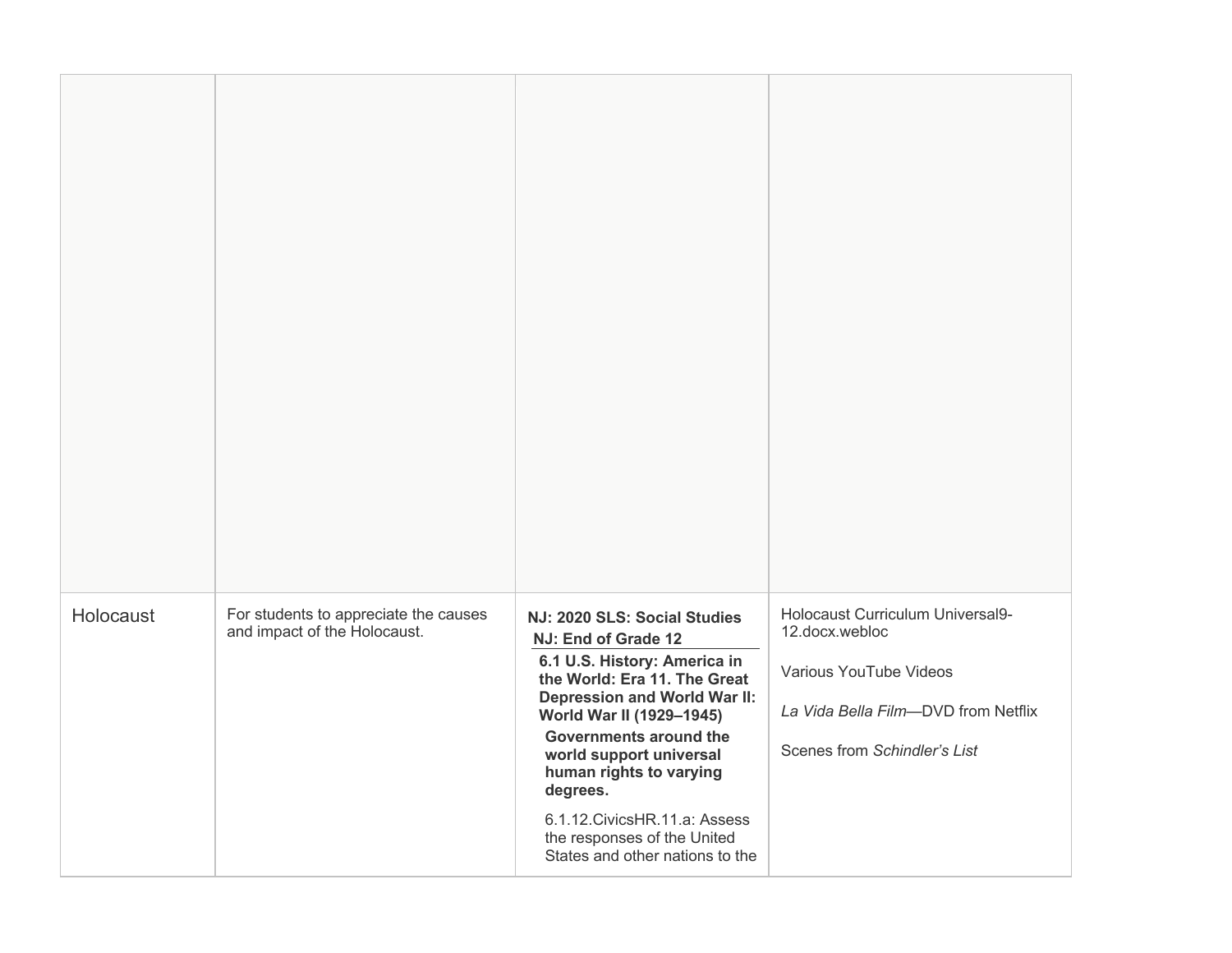| violation of human rights that<br>occurred during the Holocaust<br>and other genocides.                                                                                                                                                                                                                                | American Pageant, AP® Edition, 16th<br>Edition                        |
|------------------------------------------------------------------------------------------------------------------------------------------------------------------------------------------------------------------------------------------------------------------------------------------------------------------------|-----------------------------------------------------------------------|
| To better understand the                                                                                                                                                                                                                                                                                               | American Journey Textbook                                             |
| historical perspective, one<br>must consider historical<br>context.                                                                                                                                                                                                                                                    | Pathways to the Present Textbook                                      |
| 6.1.12. History CC.11.d:<br>Compare the varying                                                                                                                                                                                                                                                                        | Ultimate Guide to the Presidents Video<br>Series, History Channel     |
| perspectives of victims,<br>survivors, bystanders,<br>rescuers, and perpetrators                                                                                                                                                                                                                                       | <b>Century Series Video Collection</b>                                |
| during the Holocaust.                                                                                                                                                                                                                                                                                                  | Various YouTube Clips                                                 |
| 6.2 World History: Global<br><b>Studies: Era 4. Half-Century</b><br>of Crisis and Achievement:<br>The Era of the Great Wars                                                                                                                                                                                            | Allsides.com                                                          |
| Governments around the<br>world support universal<br>human rights to varying<br>degrees.                                                                                                                                                                                                                               | **Other resources as related and<br>appropriate current events arise. |
| 6.2.12. Civics HR.4.a: Analyze<br>the motivations, causes, and<br>consequences of the<br>genocides of Armenians,<br>Ukrainians, Jews in the<br>Holocaust and assess the<br>responses by individuals,<br>groups, and governments and<br>analyze large-scale atrocities<br>including 20th century<br>massacres in China. |                                                                       |
| NJ: 2014 SLS: Social Studies                                                                                                                                                                                                                                                                                           |                                                                       |
| NJ: Grades 9-12<br>A. Civics, Government, and                                                                                                                                                                                                                                                                          |                                                                       |
| <b>Human Rights</b>                                                                                                                                                                                                                                                                                                    |                                                                       |
| <b>The Great Depression and</b><br>World War II (1929-1945)                                                                                                                                                                                                                                                            |                                                                       |
|                                                                                                                                                                                                                                                                                                                        |                                                                       |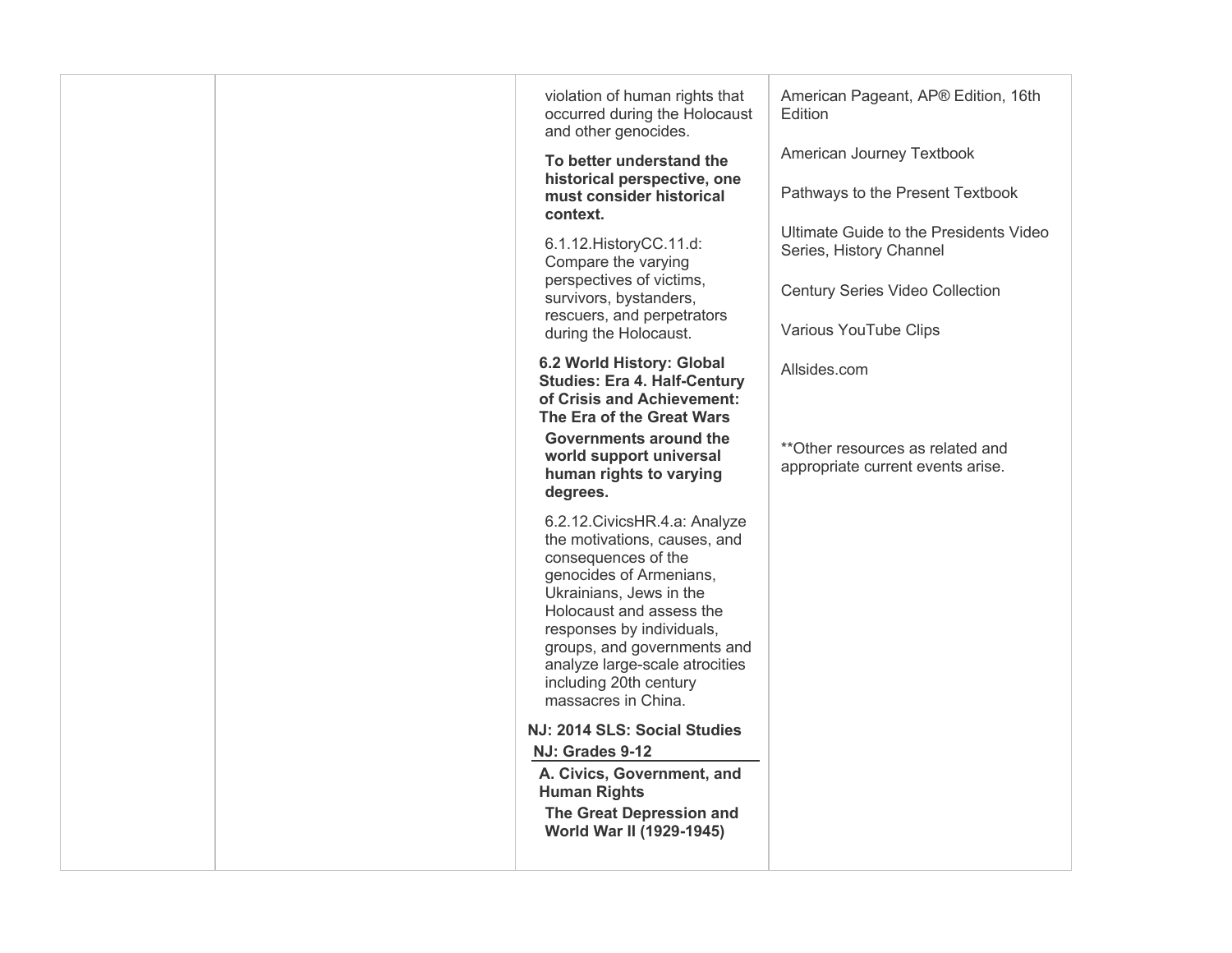|              |                                                                                                                                                                                                                                                                                | 6.1.12.A.11.e Assess the<br>responses of the United<br>States and other nations to the<br>violation of human rights that<br>occurred during the Holocaust<br>and other genocides.<br>D. History, Culture, and<br><b>Perspectives</b><br>The Great Depression and<br>World War II (1929-1945)<br>6.1.12.D.11.d Compare the<br>varying perspectives of<br>victims, survivors, bystanders,<br>rescuers, and perpetrators<br>during the Holocaust.<br>6.1.12.D.11.e Explain how<br>World War II and the<br>Holocaust led to the creation<br>of international organizations<br>(i.e., the United Nations) to<br>protect human rights, and<br>describe the subsequent<br>impact of these organizations.<br>Copyright © State of New<br>Jersey, 1996 - 2020. |                                                                                                                                                                                       |
|--------------|--------------------------------------------------------------------------------------------------------------------------------------------------------------------------------------------------------------------------------------------------------------------------------|-------------------------------------------------------------------------------------------------------------------------------------------------------------------------------------------------------------------------------------------------------------------------------------------------------------------------------------------------------------------------------------------------------------------------------------------------------------------------------------------------------------------------------------------------------------------------------------------------------------------------------------------------------------------------------------------------------------------------------------------------------|---------------------------------------------------------------------------------------------------------------------------------------------------------------------------------------|
| World War II | Describe the migration during WWII as<br>a result of the need for wartime<br>production<br>Describe how involvement in WWII<br>vaulted the US into global political and<br>military prominence and transformed<br>the relationship between the US and the<br>rest of the world | NJ: 2020 SLS: Social Studies<br>NJ: End of Grade 12<br>6.1 U.S. History: America in<br>the World: Era 11. The Great<br><b>Depression and World War II:</b><br>World War II (1929-1945)<br><b>The United States</b><br>participated in World War II<br>as an Allied force to prevent<br>military conquests by<br>Germany, Italy, and Japan.                                                                                                                                                                                                                                                                                                                                                                                                            | American Pageant, AP® Edition, 16th<br>Edition<br>American Journey Textbook<br>Pathways to the Present Textbook<br>Ultimate Guide to the Presidents Video<br>Series---History Channel |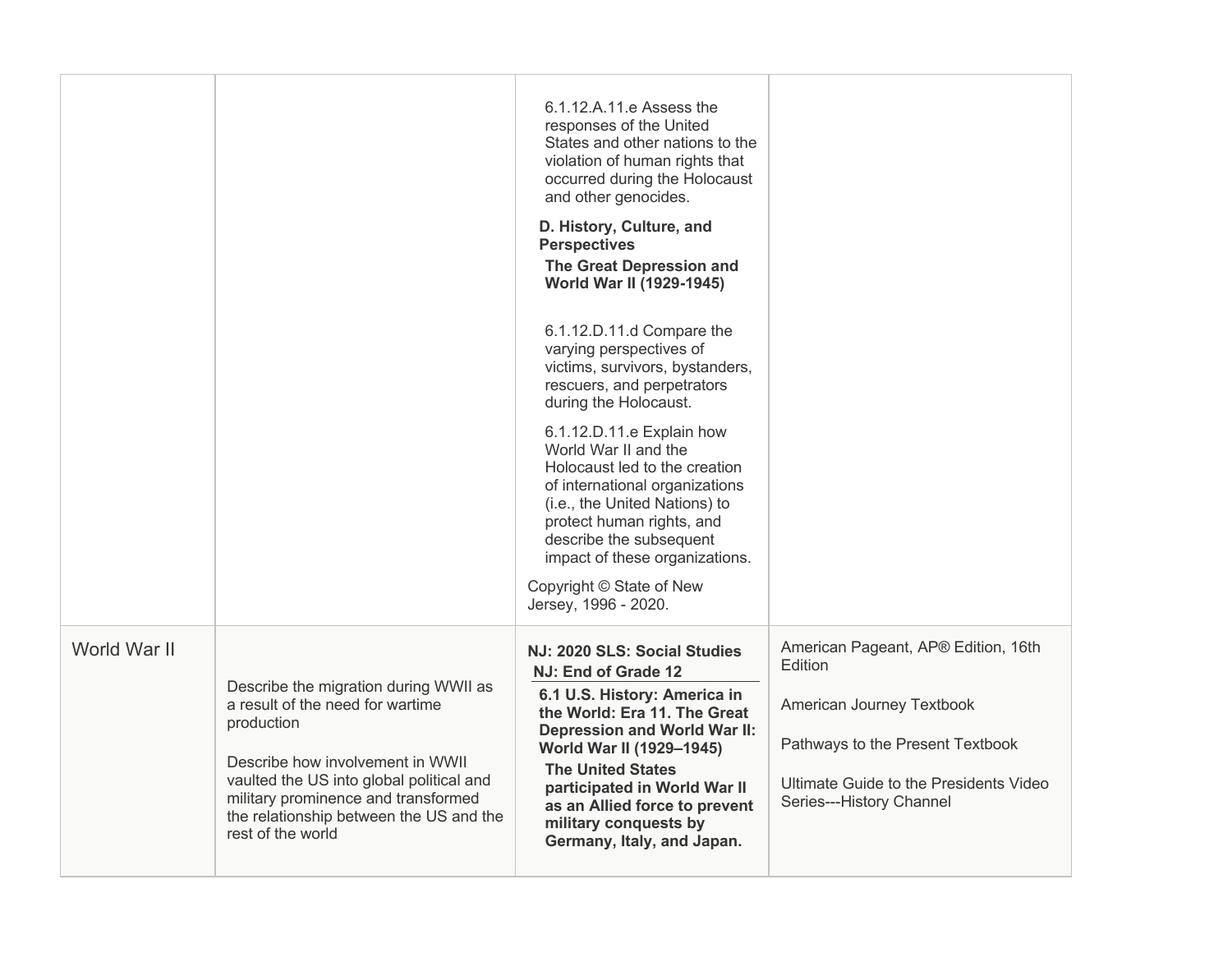| <b>Postwar United</b><br><b>States: Cold</b><br>War ('45-'70s) | Understand the causes and<br>$\bullet$<br>timeline of the Cold War.<br>Recognize the core conflict<br>$\bullet$<br>between Communism and<br>Democracy/Capitalism. | NJ: 2014 SLS: Social Studies<br>NJ: Grades 9-12<br>A. Civics, Government, and<br><b>Human Rights</b><br><b>Postwar United States (1945</b><br>to early 1970s) | The American Journey textbook<br>Youtube.---various clips |
|----------------------------------------------------------------|-------------------------------------------------------------------------------------------------------------------------------------------------------------------|---------------------------------------------------------------------------------------------------------------------------------------------------------------|-----------------------------------------------------------|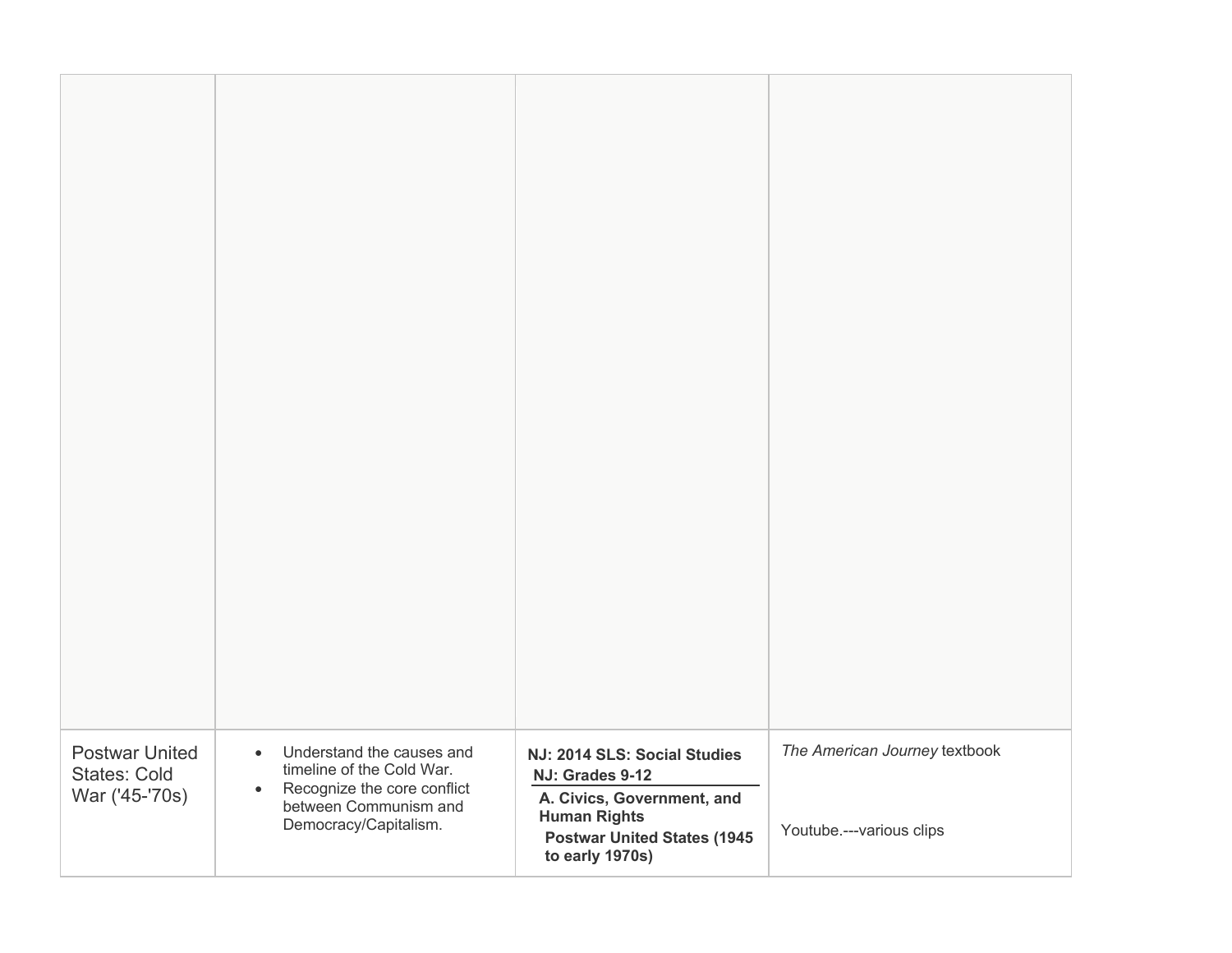| Critique how concern for<br>$\bullet$<br>Communism affected life in the<br>United States. | 6.1.12.A.12.a Analyze<br>ideological differences and<br>other factors that contributed<br>to the Cold War and to United<br>States involvement in conflicts<br>intended to contain<br>communism, including the                                                                                                                      | American Pageant Textbook<br>Pathways to the Present Textbook<br>Ultimate Guide to the Presidents-<br><b>History Channel Video Series</b><br>Century Series---Video Collection of the |
|-------------------------------------------------------------------------------------------|------------------------------------------------------------------------------------------------------------------------------------------------------------------------------------------------------------------------------------------------------------------------------------------------------------------------------------|---------------------------------------------------------------------------------------------------------------------------------------------------------------------------------------|
|                                                                                           | Korean War, the Cuban<br>Missile Crisis, and the<br>Vietnam War.                                                                                                                                                                                                                                                                   | Decades<br>Allsides.com                                                                                                                                                               |
|                                                                                           | 6.1.12.A.12.b Examine<br>constitutional issues involving<br>war powers, as they relate to<br><b>United States military</b><br>intervention in the Korean<br>War, the Vietnam War, and<br>other conflicts.                                                                                                                          | American Experience-Frontline Video--<br><b>McCarthy</b>                                                                                                                              |
|                                                                                           | 6.1.12.A.12.c Explain how the<br>Arab-Israeli conflict influenced<br>American foreign policy.                                                                                                                                                                                                                                      |                                                                                                                                                                                       |
|                                                                                           | <b>Postwar United States (1945</b><br>to early 1970s)                                                                                                                                                                                                                                                                              |                                                                                                                                                                                       |
|                                                                                           | 6.1.12.A.13.a Analyze the<br>effectiveness of the New<br>Jersey Constitution of 1947,<br>New Jersey Supreme Court<br>decisions (i.e., Hedgepeth and<br>Williams v. Trenton Board of<br>Education), and New Jersey's<br>Law Against Discrimination<br>(i.e., P.L. 1945, c.169) in<br>eliminating segregation and<br>discrimination. |                                                                                                                                                                                       |
|                                                                                           | 6.1.12.A.13.b Analyze the<br>effectiveness of national<br>legislation, policies, and<br>Supreme Court decisions (i.e.,                                                                                                                                                                                                             |                                                                                                                                                                                       |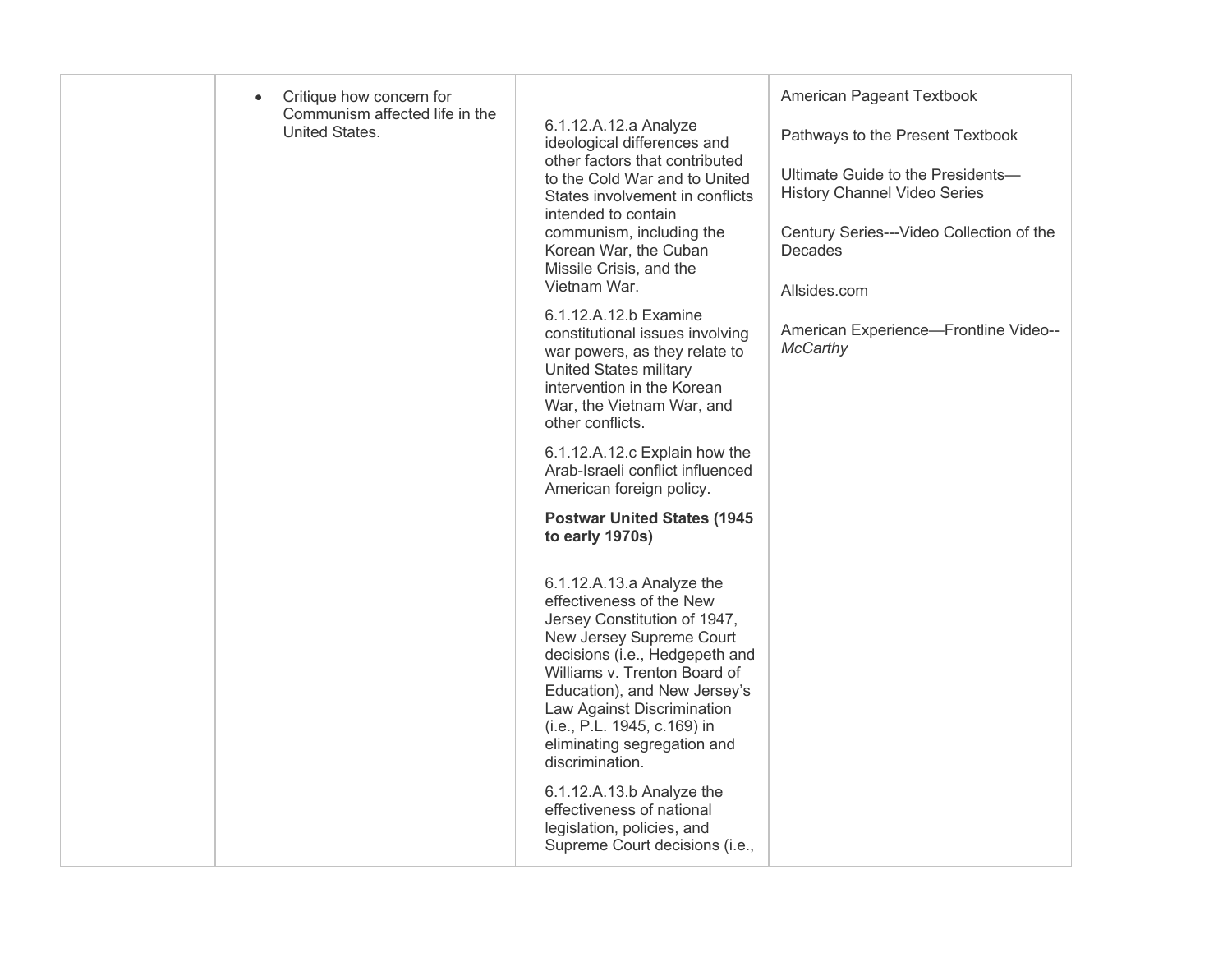|  | the Civil Rights Act, the Voting<br>Rights Act, the Equal Rights<br>Amendment, Title VII, Title IX,<br>Affirmative Action, Brown v.<br>Board of Education, and Roe<br>v. Wade) in promoting civil<br>liberties and equal<br>opportunities.                                                                         |  |
|--|--------------------------------------------------------------------------------------------------------------------------------------------------------------------------------------------------------------------------------------------------------------------------------------------------------------------|--|
|  | 6.1.12.A.13.c Determine the<br>extent to which changes in<br>national policy after 1965<br>impacted immigration to New<br>Jersey and the United States.                                                                                                                                                            |  |
|  | The 20th Century Since 1945<br>(1945-Today)                                                                                                                                                                                                                                                                        |  |
|  | 6.2.12.A.5.a Explain how and<br>why differences in ideologies<br>and policies between the<br>United States and the USSR<br>resulted in a cold war, the<br>formation of new alliances<br>(e.g., NATO, SEATO, Warsaw<br>Pact), and periodic military<br>clashes (e.g., Korean War,<br>conflicts in the Middle East). |  |
|  | 6.2.12.A.5.b Analyze the<br>structure and goals of the<br>United Nations and evaluate<br>the organization's ability to<br>solve or mediate international<br>conflicts.                                                                                                                                             |  |
|  | 6.2.12.A.5.c Explain how<br>World War II led to aspirations<br>for self-determination, and<br>compare and contrast the<br>methods used by African and<br>Asian countries to achieve<br>independence.                                                                                                               |  |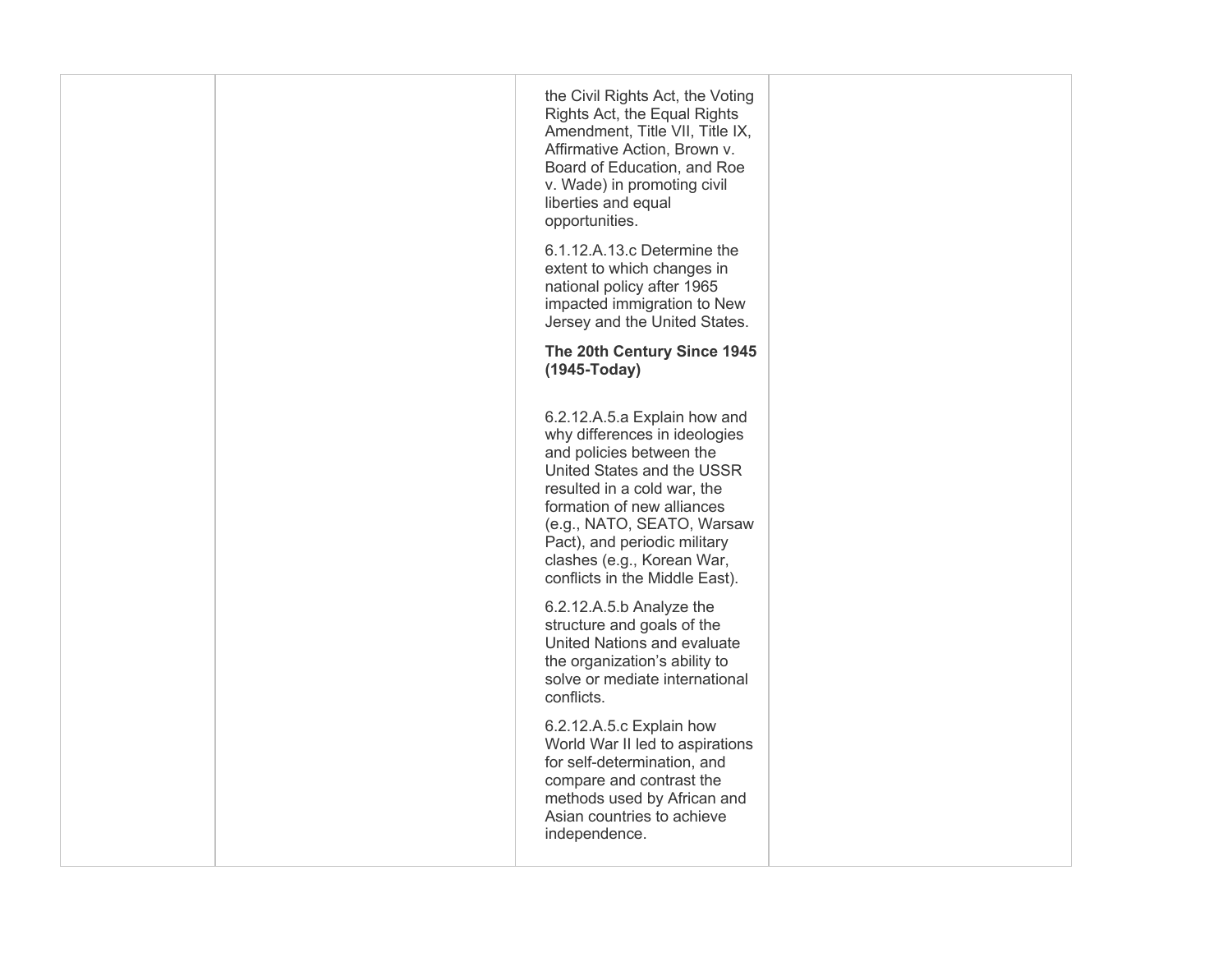|  | 6.2.12.A.5.d Analyze the<br>causes and consequences of<br>mass killings (e.g., Cambodia,<br>Rwanda, Bosnia-Herzegovina,<br>Somalia, Sudan), and<br>evaluate the responsibilities of<br>the world community in<br>response to such events. |  |
|--|-------------------------------------------------------------------------------------------------------------------------------------------------------------------------------------------------------------------------------------------|--|
|  | 6.2.12.A.5.e Assess the<br>progress of human and civil<br>rights around the world since<br>the 1948 U.N. Declaration of<br>Human Rights.                                                                                                  |  |
|  | B. Geography, People, and<br>the Environment<br><b>Postwar United States (1945</b><br>to early 1970s)                                                                                                                                     |  |
|  | 6.1.12.B.12.a Evaluate the<br>effectiveness of the Marshall<br>Plan and regional alliances in<br>the rebuilding of European<br>nations in the post World War<br>II period.                                                                |  |
|  | <b>Postwar United States (1945)</b><br>to early 1970s)                                                                                                                                                                                    |  |
|  | 6.1.12.B.13.a Determine the<br>factors that led to migration<br>from American cities to<br>suburbs in the 1950s and<br>1960s, and describe how this<br>movement impacted cities.                                                          |  |
|  | 6.1.12.B.13.b Evaluate the<br>effectiveness of environmental<br>movements and their influence<br>on public attitudes and<br>environmental protection laws.                                                                                |  |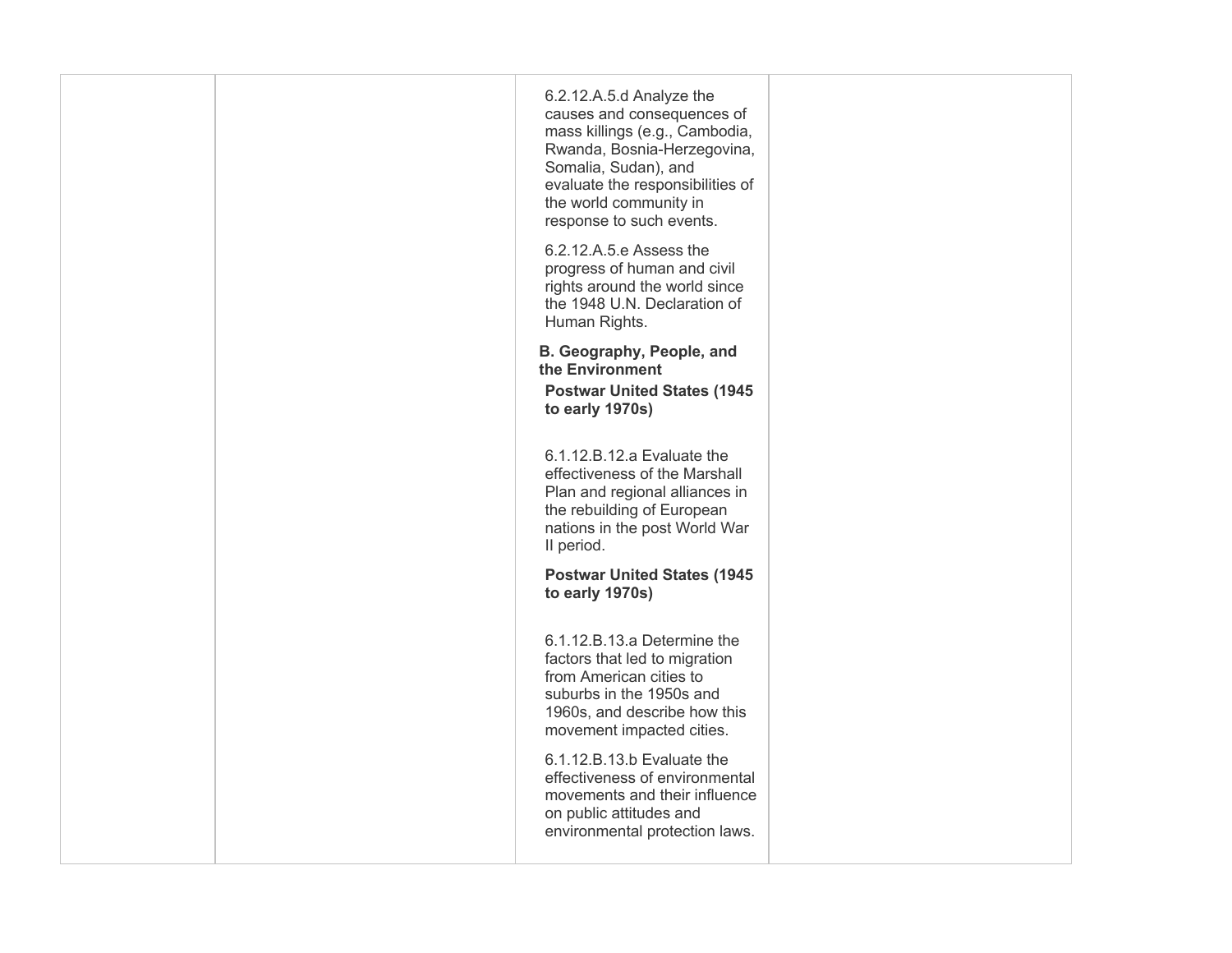|  | The 20th Century Since 1945<br>(1945-Today)                                                                                                                                 |  |
|--|-----------------------------------------------------------------------------------------------------------------------------------------------------------------------------|--|
|  | 6.2.12.B.5.a Determine the<br>impact of geography on<br>decisions made by the Soviet<br>Union and the United States to<br>expand and protect their<br>spheres of influence. |  |
|  | C. Economics, Innovation,<br>and Technology<br><b>Postwar United States (1945</b><br>to early 1970s)                                                                        |  |
|  | 6.1.12.C.12.a Explain the<br>implications and outcomes of<br>the Space Race from the<br>perspectives of the scientific<br>community, the government,<br>and the people.     |  |
|  | D. History, Culture, and<br><b>Perspectives</b><br><b>Postwar United States (1945</b><br>to early 1970s)                                                                    |  |
|  | 6.1.12.D.12.a Analyze the<br>impact of American<br>governmental policies on<br>independence movements in<br>Africa, Asia, the Caribbean,<br>and the Middle East.            |  |
|  | 6.1.12.D.12.b Analyze efforts<br>to eliminate communism, such<br>as McCarthyism, and their<br>impact on individual civil<br>liberties.                                      |  |
|  | 6.1.12.D.12.c Evaluate how<br>the development of nuclear                                                                                                                    |  |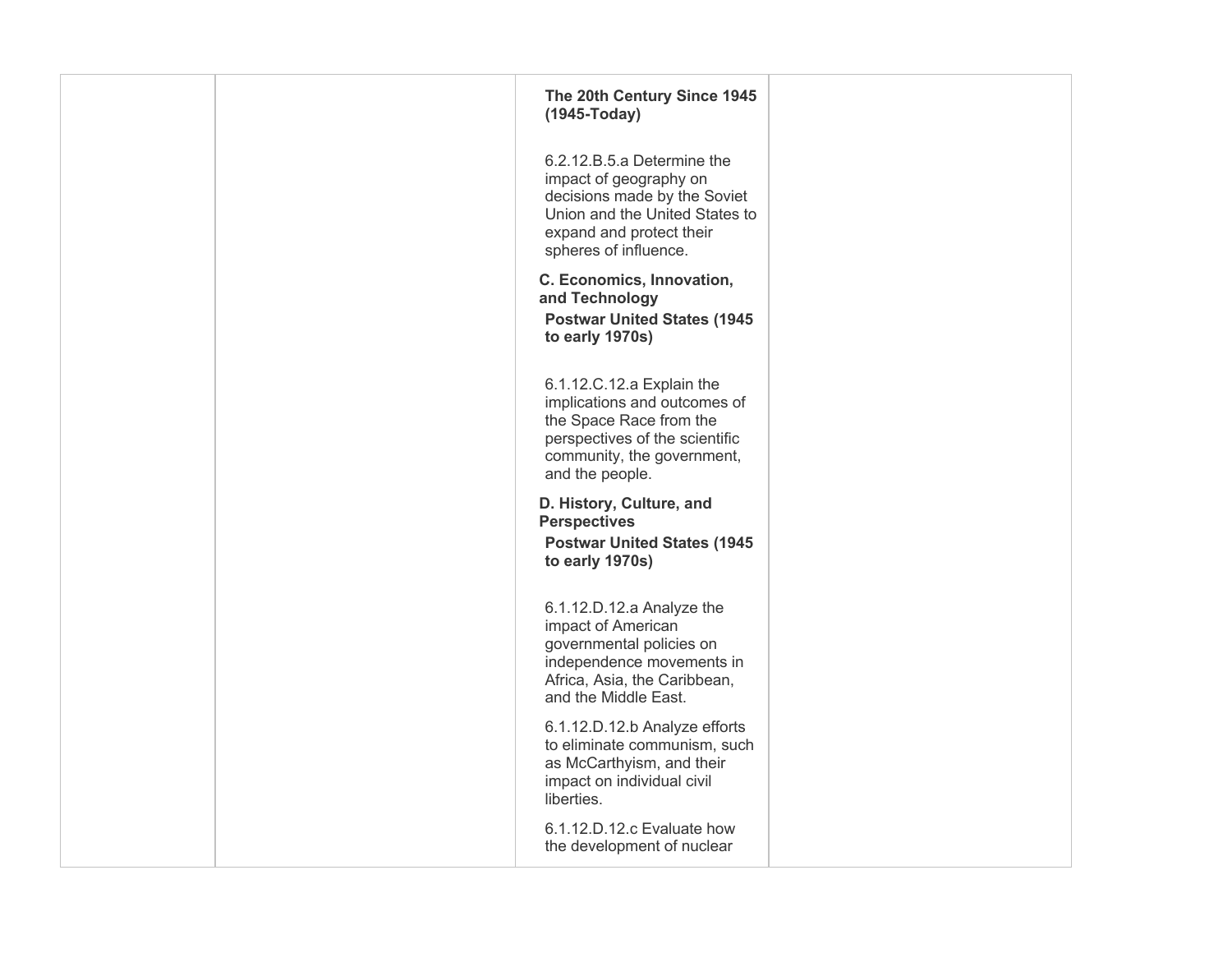|                                                   |                                                                                                                                                                                                                                                 | weapons by industrialized<br>countries and developing<br>counties affected international<br>relations.<br>6.1.12.D.12.d Compare and<br>contrast American public<br>support of the government and<br>military during the Vietnam<br>War with that of other<br>conflicts.<br>6.1.12.D.12.e Analyze the role<br>that media played in bringing<br>information to the American<br>public and shaping public<br>attitudes toward the Vietnam<br>War.<br>Copyright © State of New<br>Jersey, 1996 - 2020.                                                            |                                                                                                                                                                                                                                                                                                  |
|---------------------------------------------------|-------------------------------------------------------------------------------------------------------------------------------------------------------------------------------------------------------------------------------------------------|---------------------------------------------------------------------------------------------------------------------------------------------------------------------------------------------------------------------------------------------------------------------------------------------------------------------------------------------------------------------------------------------------------------------------------------------------------------------------------------------------------------------------------------------------------------|--------------------------------------------------------------------------------------------------------------------------------------------------------------------------------------------------------------------------------------------------------------------------------------------------|
| Civil Rights and<br>Social Change<br>$(45 - 70s)$ | understand the implications of<br>$\bullet$<br>segregation<br>explain the key events of the<br>$\bullet$<br>Civil Rights Movement of the<br>1960s<br>compare and contrast the civil<br>rights issues of the 1960s to<br>those of modern society | NJ: 2014 SLS: Social Studies<br>NJ: Grades 9-12<br>A. Civics, Government, and<br><b>Human Rights</b><br><b>Postwar United States (1945</b><br>to early 1970s)<br>6.1.12.A.13.a Analyze the<br>effectiveness of the New<br>Jersey Constitution of 1947,<br>New Jersey Supreme Court<br>decisions (i.e., Hedgepeth and<br>Williams v. Trenton Board of<br>Education), and New Jersey's<br>Law Against Discrimination<br>(i.e., P.L. 1945, c.169) in<br>eliminating segregation and<br>discrimination.<br>6.1.12.A.13.b Analyze the<br>effectiveness of national | The American Journey<br>American Pageant Textbook<br>Pathways to the Present Textbook<br>Various videos from Youtube<br>Eyes on the Prize Video Series<br>Ultimate Guide to the Presients-<br><b>History Channel Series</b><br><b>Century Series Decade Videos</b><br>Collection<br>Allsides.com |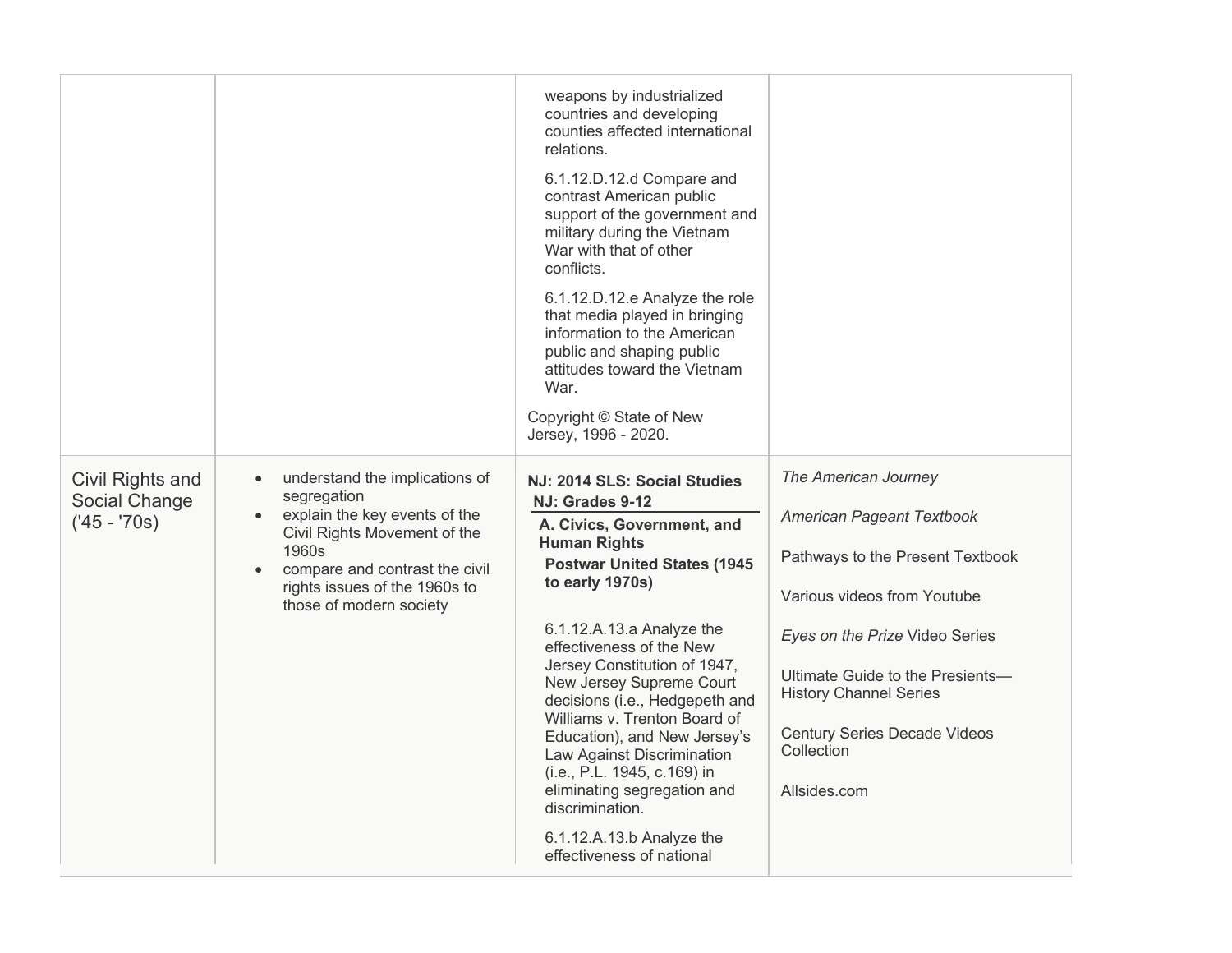| legislation, policies, and<br>Supreme Court decisions (i.e.,<br>the Civil Rights Act, the Voting<br>Rights Act, the Equal Rights<br>Amendment, Title VII, Title IX,<br>Affirmative Action, Brown v.<br>Board of Education, and Roe<br>v. Wade) in promoting civil<br>liberties and equal<br>opportunities.<br>6.1.12.A.13.c Determine the<br>extent to which changes in<br>national policy after 1965<br>impacted immigration to New<br>Jersey and the United States.<br>C. Economics, Innovation,<br>and Technology |  |
|----------------------------------------------------------------------------------------------------------------------------------------------------------------------------------------------------------------------------------------------------------------------------------------------------------------------------------------------------------------------------------------------------------------------------------------------------------------------------------------------------------------------|--|
| <b>Postwar United States (1945</b><br>to early 1970s)                                                                                                                                                                                                                                                                                                                                                                                                                                                                |  |
| 6.1.12.C.13.a Explain how<br>individuals and organizations<br>used economic measures<br>(e.g., the Montgomery Bus<br>Boycott, sit downs, etc.) as<br>weapons in the struggle for<br>civil and human rights.                                                                                                                                                                                                                                                                                                          |  |
| 6.1.12.C.13.c Evaluate the<br>effectiveness of social<br>legislation that was enacted to<br>end poverty in the 1960s and<br>today by assessing the<br>economic impact on the<br>economy (e.g., inflation,<br>recession, taxation, deficit<br>spending, employment,<br>education).                                                                                                                                                                                                                                    |  |
| D. History, Culture, and<br><b>Perspectives</b>                                                                                                                                                                                                                                                                                                                                                                                                                                                                      |  |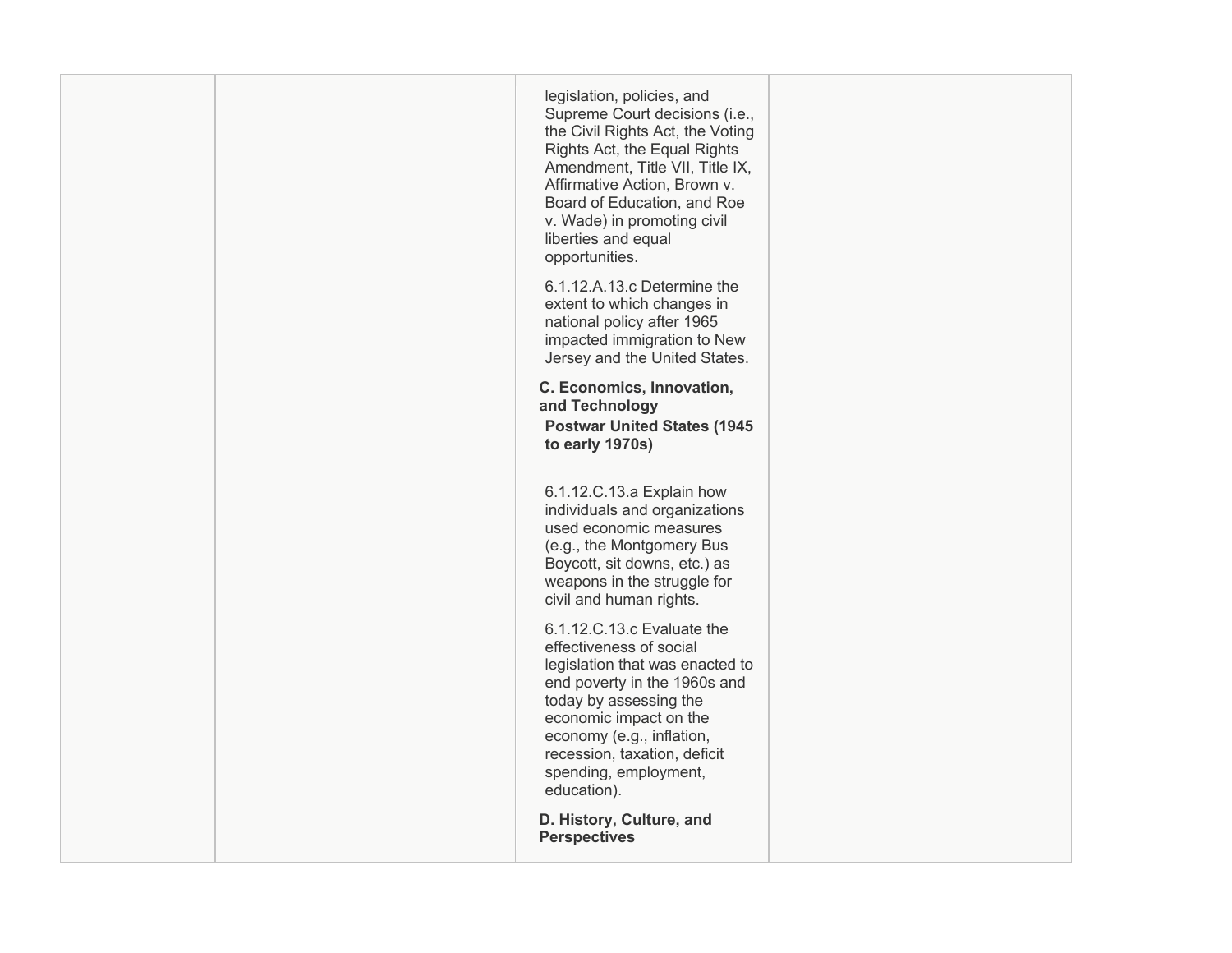|  | <b>Postwar United States (1945)</b><br>to early 1970s)                                                                                                                                                                                                  |  |
|--|---------------------------------------------------------------------------------------------------------------------------------------------------------------------------------------------------------------------------------------------------------|--|
|  | 6.1.12.D.13.a Determine the<br>impetus for the Civil Rights<br>Movement, and explain why<br>national governmental actions<br>were needed to ensure civil<br>rights for African Americans.                                                               |  |
|  | 6.1.12.D.13.b Compare and<br>contrast the leadership and<br>ideology of Martin Luther King,<br>Jr., and Malcolm X during the<br>Civil Rights Movement, and<br>evaluate their legacies.                                                                  |  |
|  | 6.1.12.D.13.c Analyze the<br>successes and failures of<br>women's rights organizations,<br>the American Indian<br>Movement, and La Raza in<br>their pursuit of civil rights and<br>equal opportunities.                                                 |  |
|  | 6.1.12.D.13.d Determine the<br>extent to which suburban<br>living and television supported<br>conformity and stereotyping<br>during this time period, while<br>new music, art, and literature<br>acted as catalysts for the<br>counterculture movement. |  |
|  | 6.1.12.D.13.e Explain why the<br>Peace Corps was created and<br>how its role has evolved over<br>time.                                                                                                                                                  |  |
|  | 6.1.12.D.13.f Relate the<br>changing role of women in the<br>labor force to changes in<br>family structure.                                                                                                                                             |  |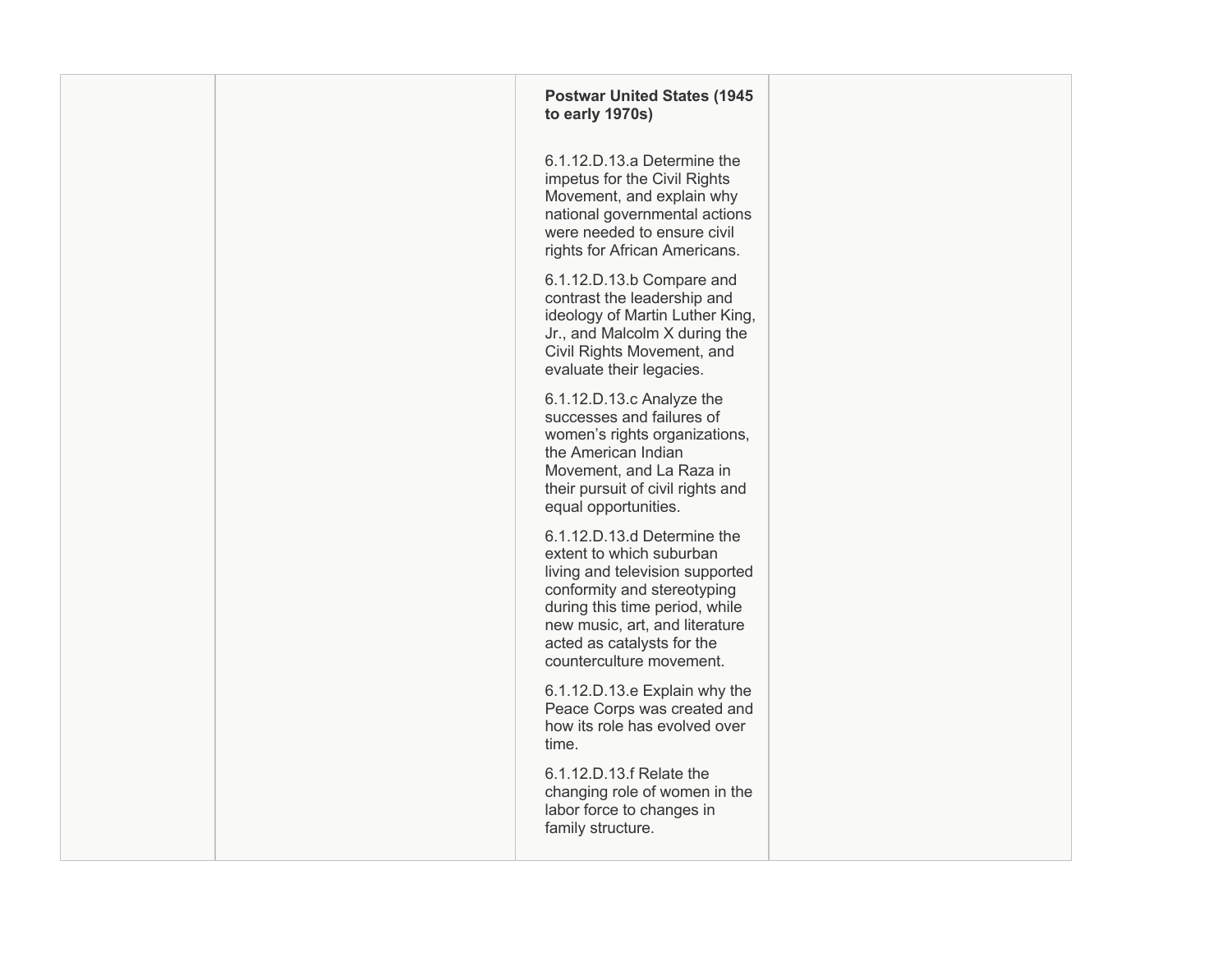| Era 14:<br><b>Domestic</b><br>Policies (1970-<br>Today) | For students to understand and be able<br>to demonstrate how US Domestic<br>Policy has evolved from the 1970s to<br>the present. | NJ: 2014 SLS: Social Studies<br>NJ: Grades 9-12<br>A. Civics, Government, and<br><b>Human Rights</b><br><b>Contemporary United States</b><br>(1970-Today)<br>6.1.12.A.14.a Evaluate the<br>effectiveness of the checks<br>and balances system in<br>preventing one branch of<br>national government from<br>usurping too much power<br>during contemporary times.<br>6.1.12.A.14.b Analyze how the<br>Supreme Court has<br>interpreted the Constitution to<br>define the rights of the<br>individual, and evaluate the<br>impact on public policies.<br>6.1.12.A.14.c Assess the merit<br>and effectiveness of recent<br>legislation in addressing the<br>health, welfare, and<br>citizenship status of<br>individuals and groups.<br>6.1.12.A.14.d Analyze the<br>conflicting ideologies and<br>actions of political parties<br>regarding spending priorities,<br>the role of government in the<br>economy, and social reforms.<br>6.1.12.A.14.e Evaluate the<br>effectiveness and fairness of<br>the process by which national,<br>state, and local officials are | American Pageant Textbook<br>American Journey Textbook<br>Pathways to the Present Textbook<br>Allsides.com<br>Ultimate Guide to the Presidents-<br><b>History Channel Video Series</b><br>Century Series Decades Video<br>Collection<br>Various YouTube Videos |
|---------------------------------------------------------|----------------------------------------------------------------------------------------------------------------------------------|---------------------------------------------------------------------------------------------------------------------------------------------------------------------------------------------------------------------------------------------------------------------------------------------------------------------------------------------------------------------------------------------------------------------------------------------------------------------------------------------------------------------------------------------------------------------------------------------------------------------------------------------------------------------------------------------------------------------------------------------------------------------------------------------------------------------------------------------------------------------------------------------------------------------------------------------------------------------------------------------------------------------------------------------------------------------|----------------------------------------------------------------------------------------------------------------------------------------------------------------------------------------------------------------------------------------------------------------|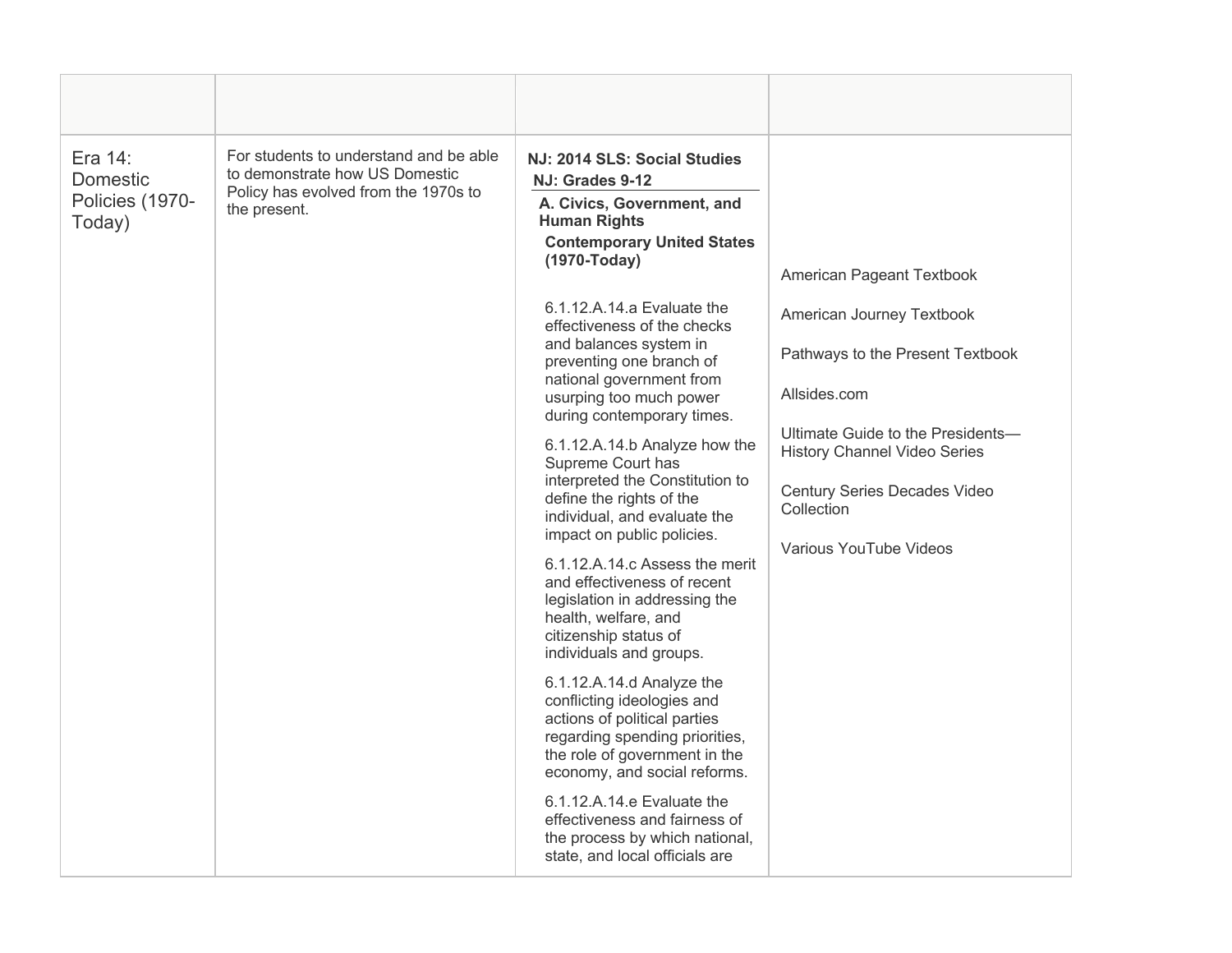|  | elected and vote on issues of<br>public concern.<br>6.1.12.A.14.f Determine the<br>extent to which<br>nongovernmental<br>organizations, special interest<br>groups, third party political<br>groups, and the media affect<br>public policy. |  |
|--|---------------------------------------------------------------------------------------------------------------------------------------------------------------------------------------------------------------------------------------------|--|
|  | 6.1.12.A.14.g Analyze the<br>impact of community groups<br>and state policies that strive to<br>increase the youth vote (i.e.,<br>distribution of voter<br>registration forms in high<br>schools).                                          |  |
|  | 6.1.12.A.14.h Assess the<br>effectiveness of government<br>policies in balancing the rights<br>of the individual against the<br>need for national security.                                                                                 |  |
|  | <b>Contemporary United States</b><br>(1970-Today)                                                                                                                                                                                           |  |
|  | 6.1.12.A.16.c Assess from<br>various perspectives the<br>effectiveness with which the<br>United States government<br>addresses economic issues<br>that affect individuals,<br>business, and/or other<br>countries.                          |  |
|  | 6.3 Active Citizenship in the<br>21st Century. All students<br>will acquire the skills<br>needed to be active,<br>informed citizens who value<br>diversity and promote<br>cultural understanding by                                         |  |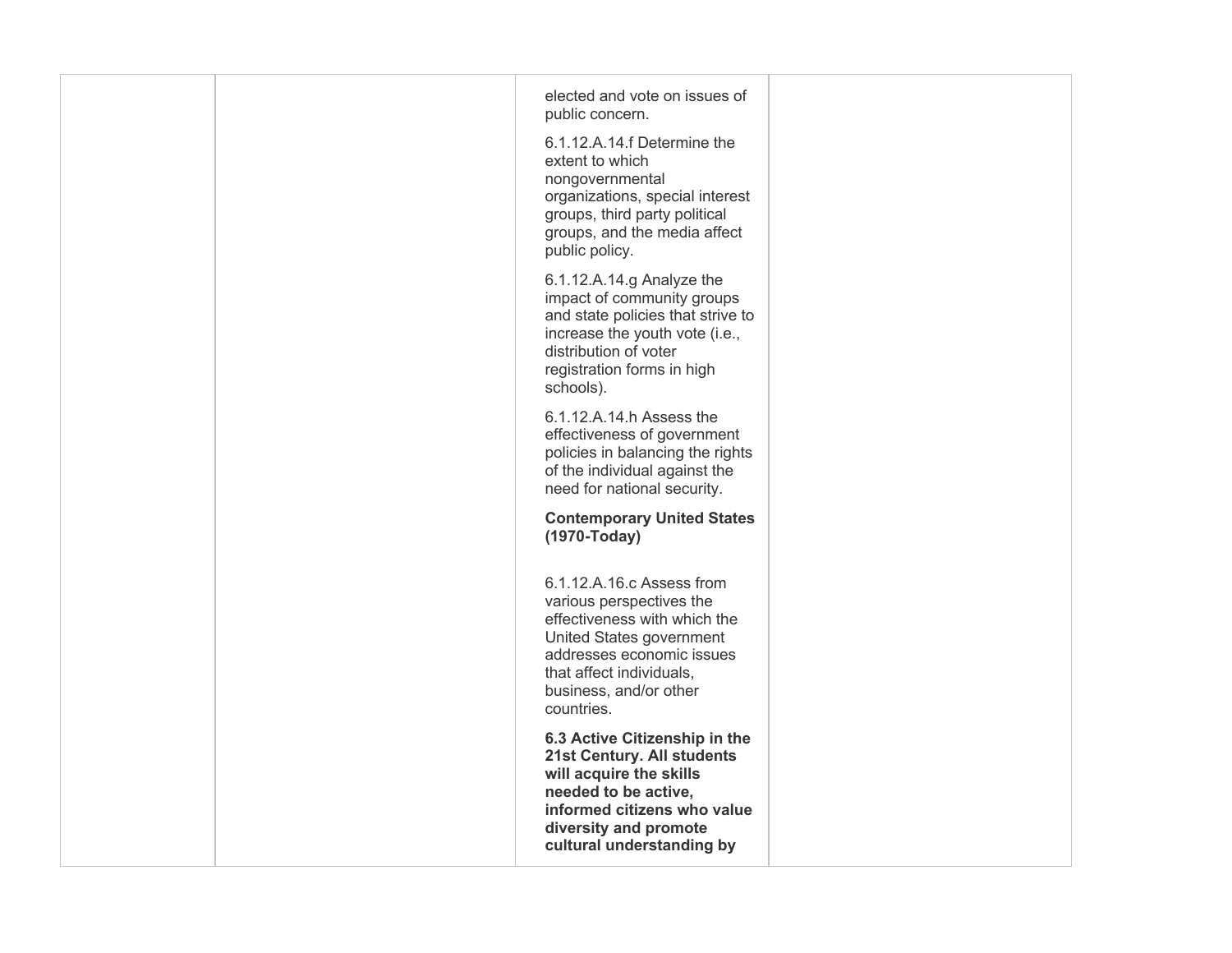|  | working collaboratively to<br>address the challenges that<br>are inherent in living in an<br>interconnected world.                                                                                                                           |  |
|--|----------------------------------------------------------------------------------------------------------------------------------------------------------------------------------------------------------------------------------------------|--|
|  | 6.3.12.A.1 Develop a plan for<br>public accountability and<br>transparency in government<br>related to a particular issue(s)<br>and share the plan with<br>appropriate government<br>officials.                                              |  |
|  | 6.3.12.A.2 Compare current<br>case studies involving slavery,<br>child labor, or other unfair<br>labor practices in the United<br>States with those of other<br>nations, and evaluate the<br>extent to which such problems<br>are universal. |  |
|  | B. Geography, People, and<br>the Environment<br><b>Contemporary United States</b><br>(1970-Today)                                                                                                                                            |  |
|  | 6.1.12.B.14.a Determine the<br>impact of recent immigration<br>and migration patterns in New<br>Jersey and the United States<br>on demographic, social,<br>economic, and political issues.                                                   |  |
|  | 6.1.12.B.14.b Analyze how<br>regionalization, urbanization,<br>and suburbanization have led<br>to social and economic reform<br>movements in New Jersey<br>and the United States.                                                            |  |
|  | 6.1.12.B.14.c Evaluate the<br>impact of individual, business,                                                                                                                                                                                |  |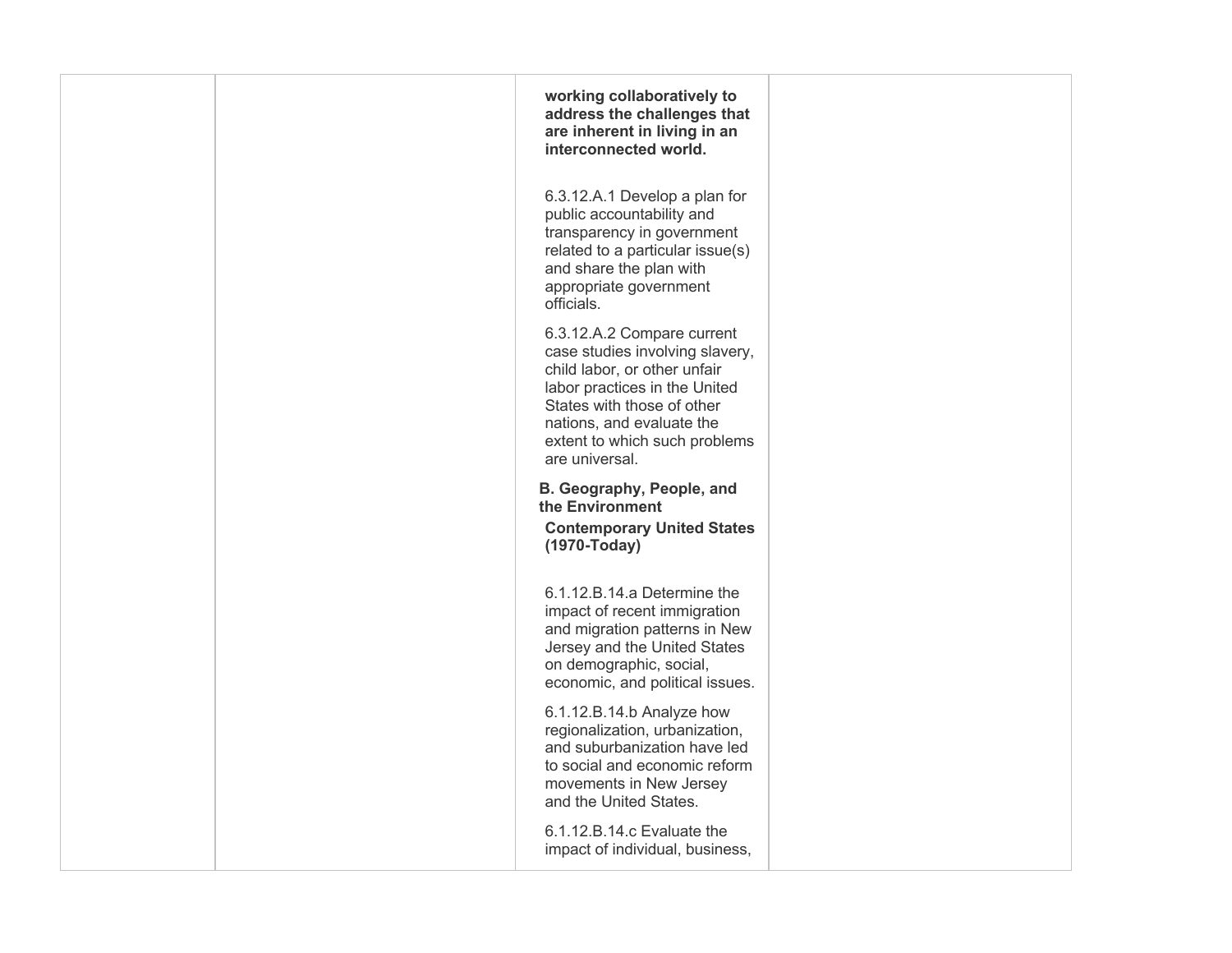|  | and government decisions and<br>actions on the environment,<br>and assess the efficacy of<br>government policies and<br>agencies in New Jersey and<br>the United States in<br>addressing these decisions. |  |
|--|-----------------------------------------------------------------------------------------------------------------------------------------------------------------------------------------------------------|--|
|  | 6.1.12.B.14.d Analyze the use<br>of eminent domain in New<br>Jersey and the United States<br>from a variety of perspectives.                                                                              |  |
|  | <b>Contemporary United States</b><br>(1970-Today)                                                                                                                                                         |  |
|  | 6.1.12.B.15.a Evaluate the<br>effectiveness of the United<br>States government's efforts to<br>provide humanitarian<br>assistance during international<br>natural disasters and times of<br>crises.       |  |
|  | C. Economics, Innovation,<br>and Technology<br><b>Contemporary United States</b><br>(1970-Today)                                                                                                          |  |
|  | 6.1.12.C.14.a Use economic<br>indicators to evaluate the<br>effectiveness of state and<br>national fiscal (i.e.,<br>government spending and<br>taxation) and monetary (i.e.,<br>interest rates) policies. |  |
|  | 6.1.12.C.14.b Judge to what<br>extent government should<br>intervene at the local, state,<br>and national levels on issues<br>related to the economy                                                      |  |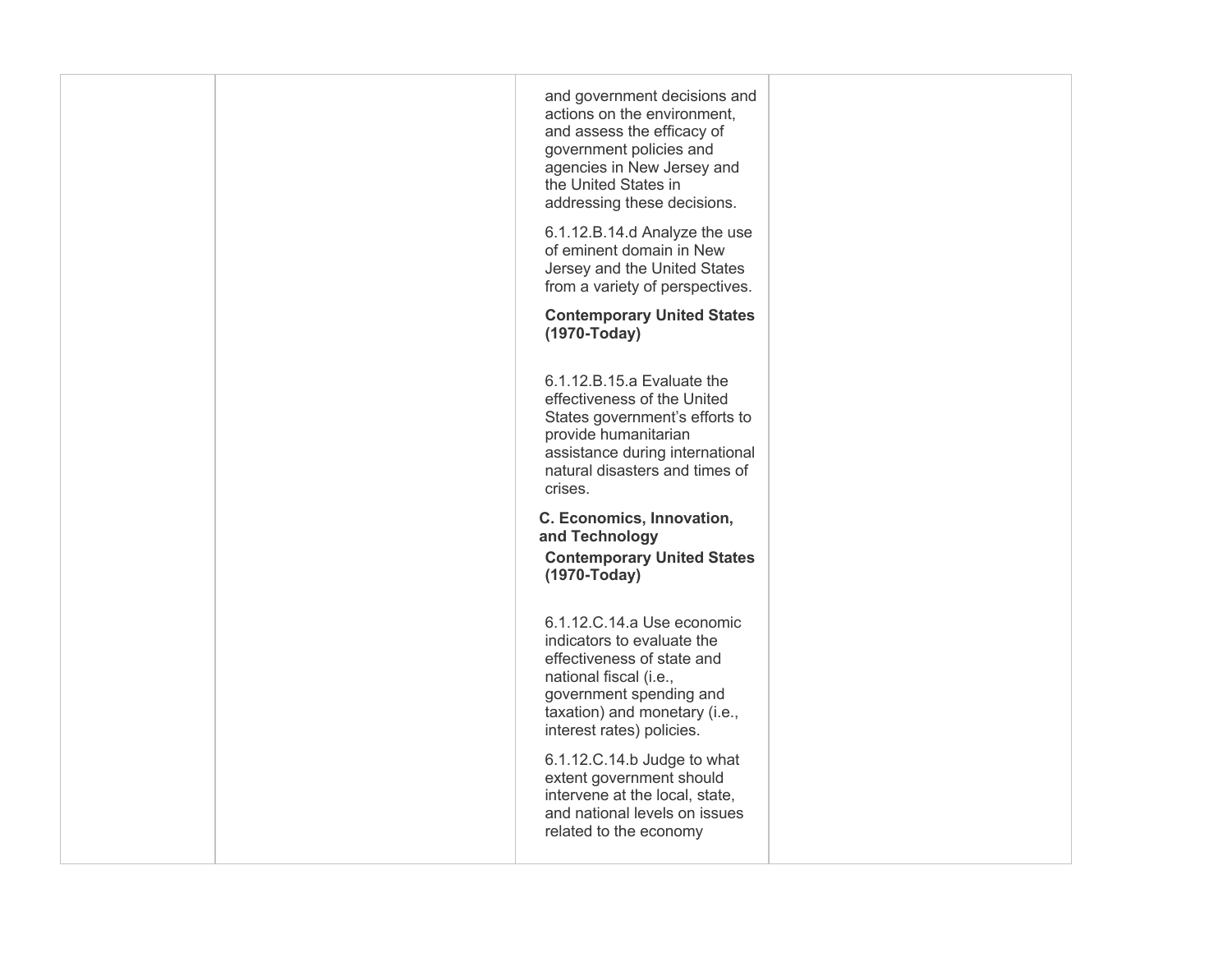| 6.1.12.C.14.c Analyze<br>economic trends, income<br>distribution, labor participation<br>(i.e., employment, the<br>composition of the work force),<br>and government and<br>consumer debt and their<br>impact on society.         |  |
|-----------------------------------------------------------------------------------------------------------------------------------------------------------------------------------------------------------------------------------|--|
| 6.1.12.C.14.d Relate the<br>changing manufacturing,<br>service, science, and<br>technology industries and<br>educational opportunities to<br>the economy and social<br>dynamics in New Jersey.                                    |  |
| <b>Contemporary United States</b><br>(1970-Today)                                                                                                                                                                                 |  |
| 6.1.12.C.15.b. Assess<br>economic priorities related to<br>international and domestic<br>needs, as reflected in the<br>national budget.                                                                                           |  |
| <b>Contemporary United States</b><br>(1970-Today)                                                                                                                                                                                 |  |
| 6.1.12.C.16.a Evaluate the<br>economic, political, and social<br>impact of new and emerging<br>technologies on individuals<br>and nations.                                                                                        |  |
| 6.3 Active Citizenship in the<br>21st Century. All students<br>will acquire the skills<br>needed to be active,<br>informed citizens who value<br>diversity and promote<br>cultural understanding by<br>working collaboratively to |  |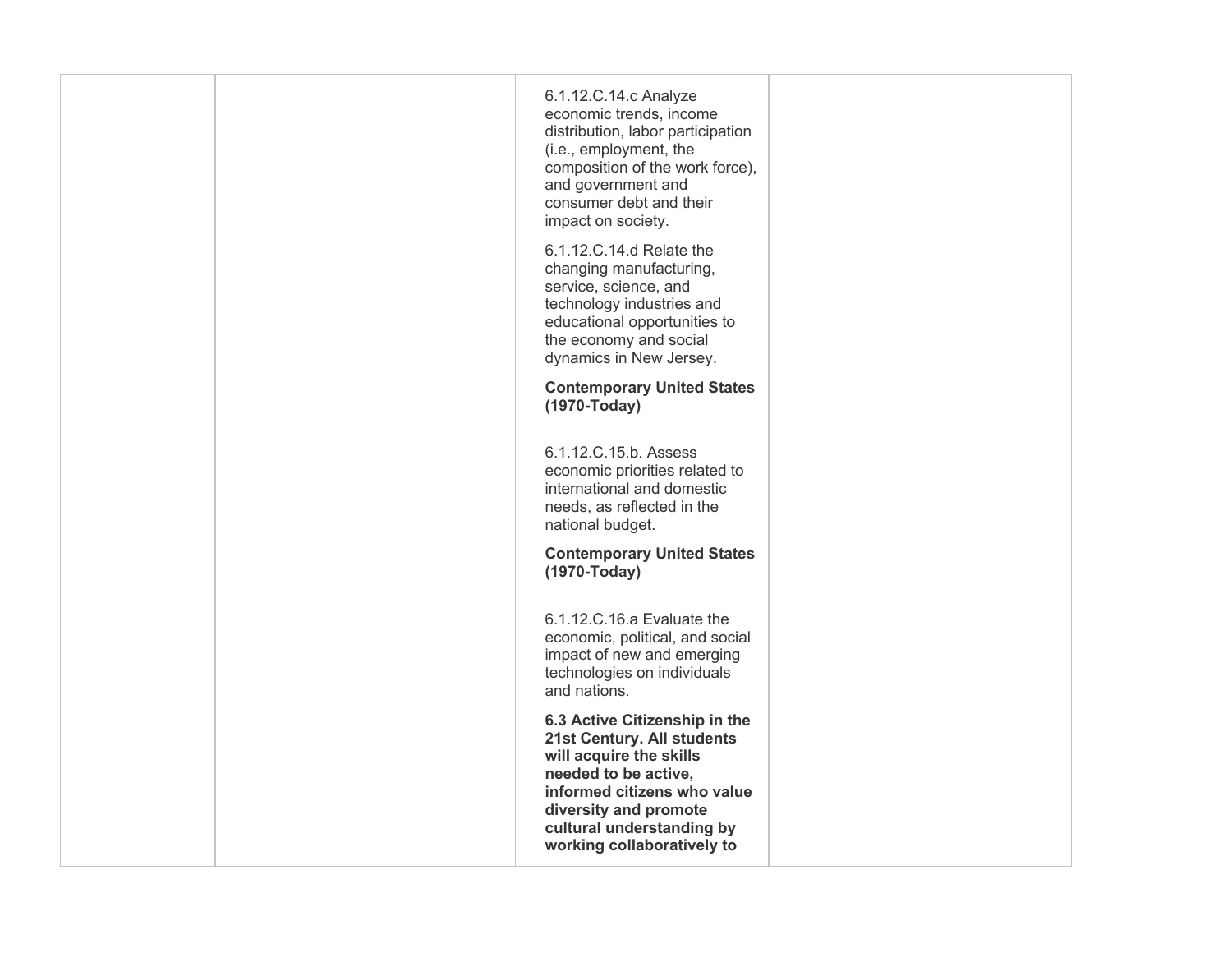| address the challenges that<br>are inherent in living in an<br>interconnected world.                                                                                                                                                                                      |  |
|---------------------------------------------------------------------------------------------------------------------------------------------------------------------------------------------------------------------------------------------------------------------------|--|
| 6.3.12.C.1 Participate in a real<br>or simulated hearing about a<br>social issue with a related<br>economic impact (e.g.,<br>growing health care costs,<br>immigration), and justify<br>conclusions after weighing<br>evidence from multiple experts<br>and stakeholders. |  |
| D. History, Culture, and<br><b>Perspectives</b><br><b>Contemporary United States</b><br>(1970-Today)                                                                                                                                                                      |  |
| 6.1.12.D.14.b Assess the<br>effectiveness of actions taken<br>to address the causes of<br>continuing urban tensions and<br>violence.                                                                                                                                      |  |
| 6.1.12.D.14.c Determine the<br>impact of the changing role of<br>labor unions on the economy,<br>politics, and employer-<br>employee relationships.                                                                                                                       |  |
| 6.1.12.D.14.d Evaluate the<br>extent to which women,<br>minorities, individuals with<br>gender preferences, and<br>individuals with disabilities<br>have met their goals of<br>equality in the workplace,<br>politics, and society.                                       |  |
| 6.1.12.D.14.e Evaluate the<br>role of religion on cultural and                                                                                                                                                                                                            |  |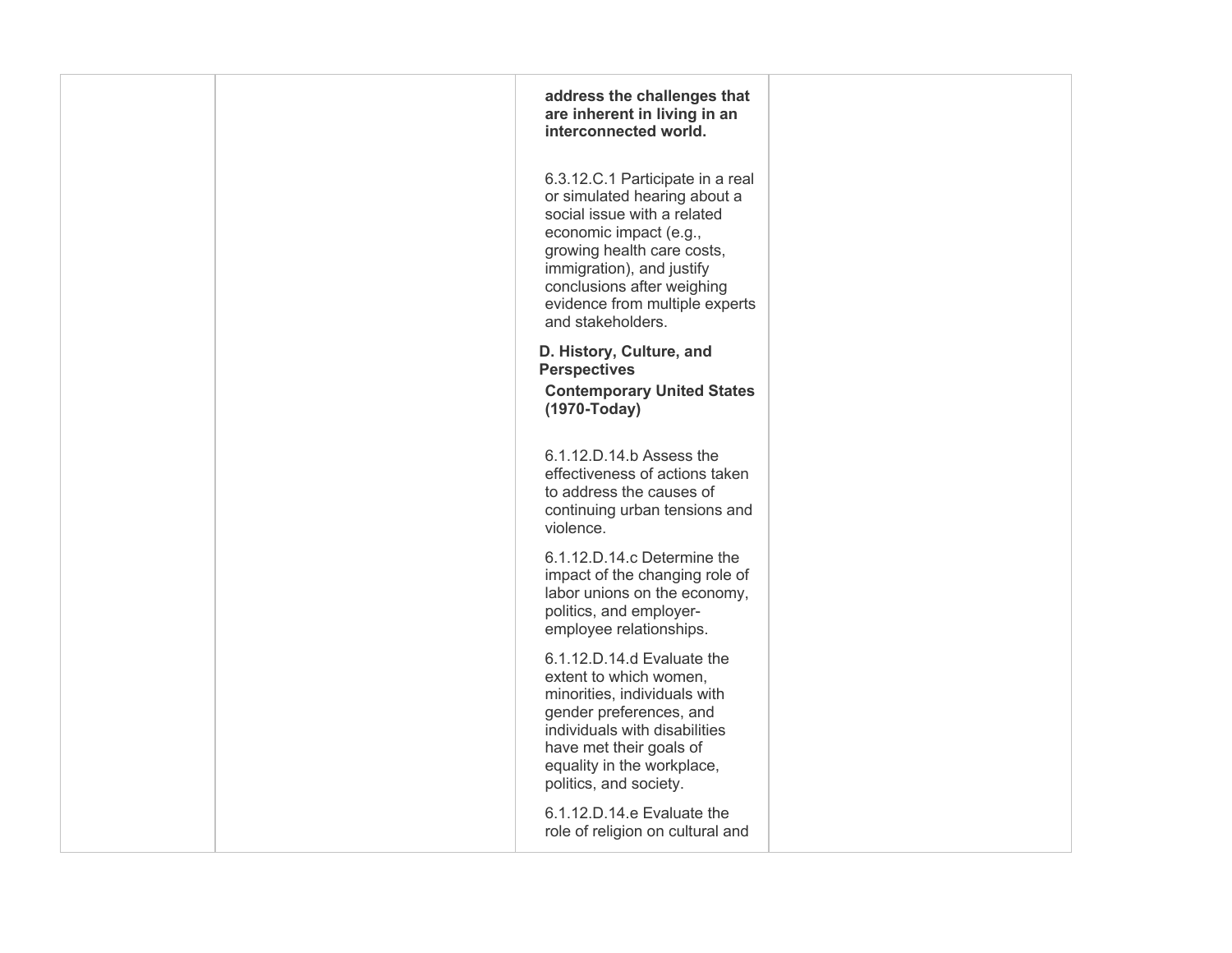|  | social mores, public opinion,<br>and political decisions.<br>6.1.12.D.14.f Determine the<br>influence of multicultural<br>beliefs, products (i.e., art,<br>food, music, and literature),<br>and practices in shaping<br>contemporary American<br>culture.<br><b>Contemporary United States</b><br>(1970-Today)            |  |
|--|---------------------------------------------------------------------------------------------------------------------------------------------------------------------------------------------------------------------------------------------------------------------------------------------------------------------------|--|
|  | 6.1.12.D.16.b Explain how and<br>why technology is<br>transforming access to<br>education and educational<br>practices worldwide.                                                                                                                                                                                         |  |
|  | 6.1.12.D.16.c Determine past<br>and present factors that led to<br>the widening of the gap<br>between the rich and poor,<br>and evaluate how this has<br>affected individuals and<br>society.                                                                                                                             |  |
|  | 6.3 Active Citizenship in the<br>21st Century. All students<br>will acquire the skills<br>needed to be active,<br>informed citizens who value<br>diversity and promote<br>cultural understanding by<br>working collaboratively to<br>address the challenges that<br>are inherent in living in an<br>interconnected world. |  |
|  | 6.3.12.D.1 Analyze the impact<br>of current governmental<br>practices and laws affecting                                                                                                                                                                                                                                  |  |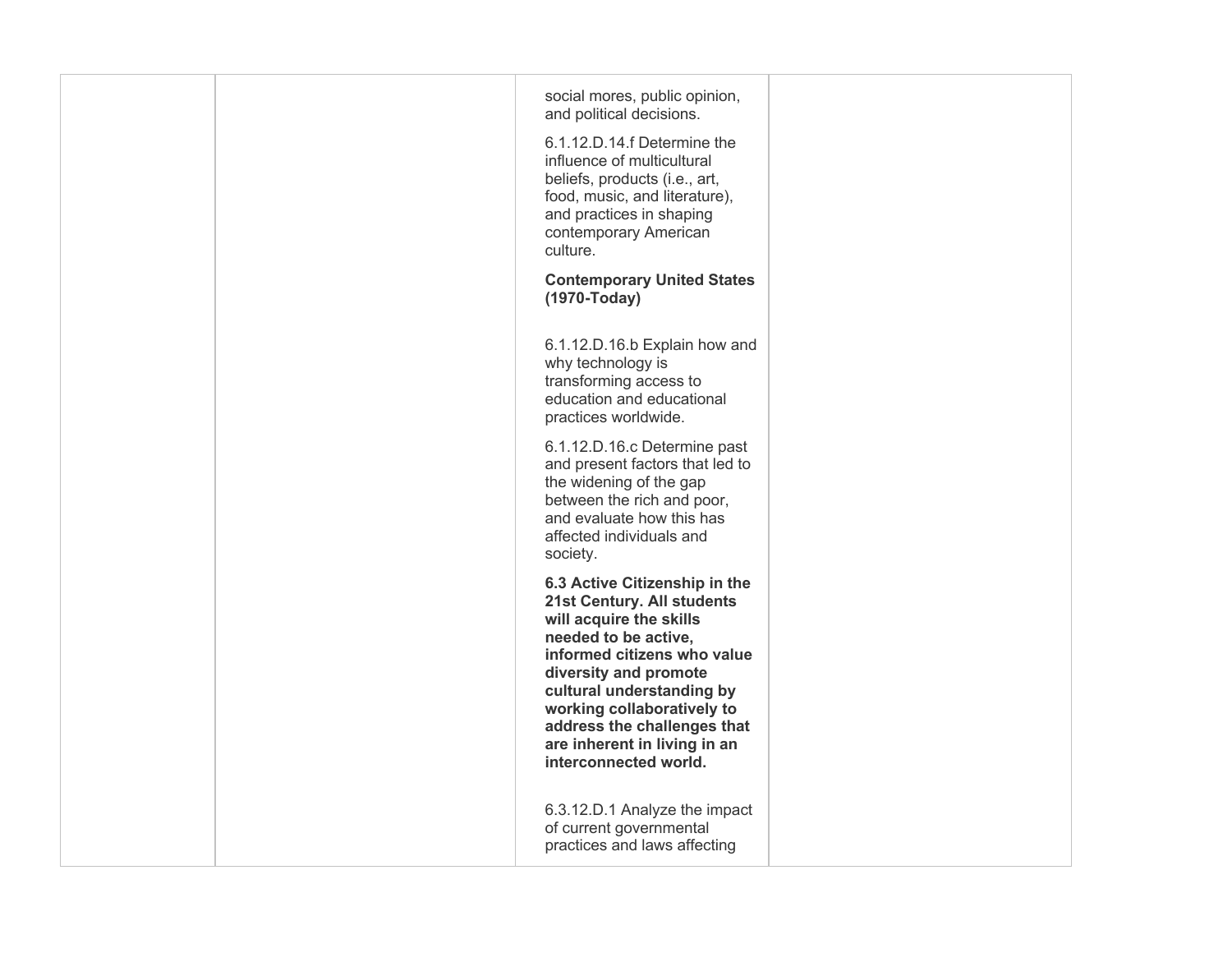|  | national security and/or<br>individual civil rights/ privacy.<br>Copyright © State of New<br>Jersey, 1996 - 2020.                                                                                                                                                                                                                                                                                                                                                                                              |                        |
|--|----------------------------------------------------------------------------------------------------------------------------------------------------------------------------------------------------------------------------------------------------------------------------------------------------------------------------------------------------------------------------------------------------------------------------------------------------------------------------------------------------------------|------------------------|
|  | problems.<br>6.1.12.A.15.c Evaluate the<br>role of diplomacy in<br>developing peaceful relations,<br>alliances, and global<br>agreements with other<br>nations.<br>6.1.12.A.15.e Analyze the<br>impact of United States<br>support for the policies and<br>actions of the United Nations<br>and other international<br>organizations.<br>6.1.12.A.15.f Evaluate the<br>effectiveness of United States<br>policies and actions in<br>supporting the economic and<br>democratic growth of<br>developing nations. | Various YouTube Videos |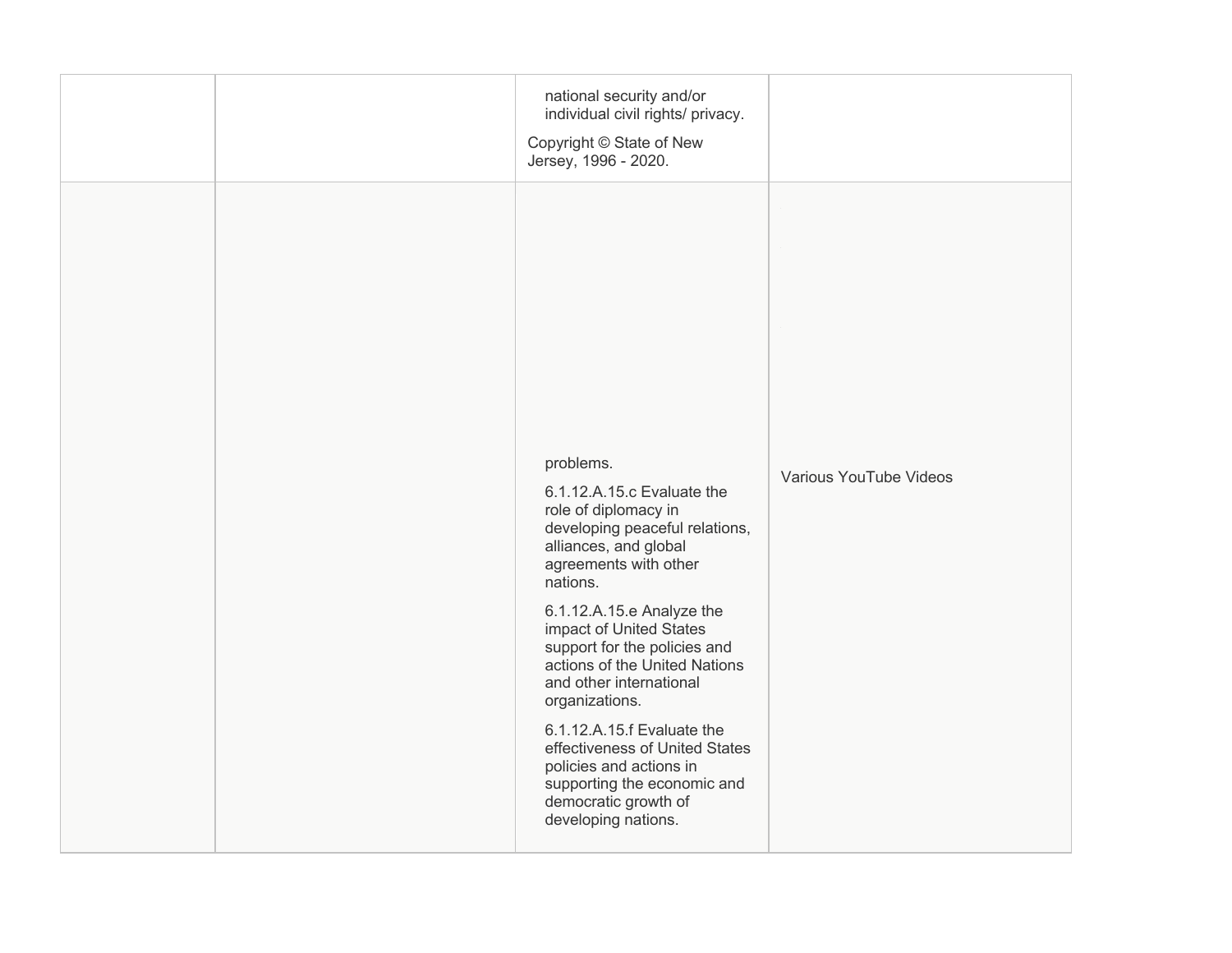|  | <b>Contemporary United States</b><br>(1970-Today)                                                                                                                                                                                                                               |  |
|--|---------------------------------------------------------------------------------------------------------------------------------------------------------------------------------------------------------------------------------------------------------------------------------|--|
|  | 6.1.12.D.14.a Determine the<br>relationship between United<br>States domestic and foreign<br>policies.                                                                                                                                                                          |  |
|  | <b>Contemporary United States</b><br>(1970-Today)                                                                                                                                                                                                                               |  |
|  | 6.1.12.D.15.c Explain how and<br>why religious tensions and<br>historic differences in the<br>Middle East have led to<br>international conflicts, and<br>analyze the effectiveness of<br>United States policy and<br>actions in bringing peaceful<br>resolutions to the region. |  |
|  | 6.1.12.D.15.d Analyze the<br>reasons for terrorism and the<br>impact that terrorism has had<br>on individuals and government<br>policies, and assess the<br>effectiveness of actions taken<br>by the United States and other<br>nations to prevent terrorism.                   |  |
|  | <b>Contemporary United States</b><br>(1970-Today)                                                                                                                                                                                                                               |  |
|  | 6.1.12.D.16.a Analyze the<br>impact of American culture on<br>other world cultures from<br>multiple perspectives.                                                                                                                                                               |  |
|  | Copyright © State of New<br>Jersey, 1996 - 2020.                                                                                                                                                                                                                                |  |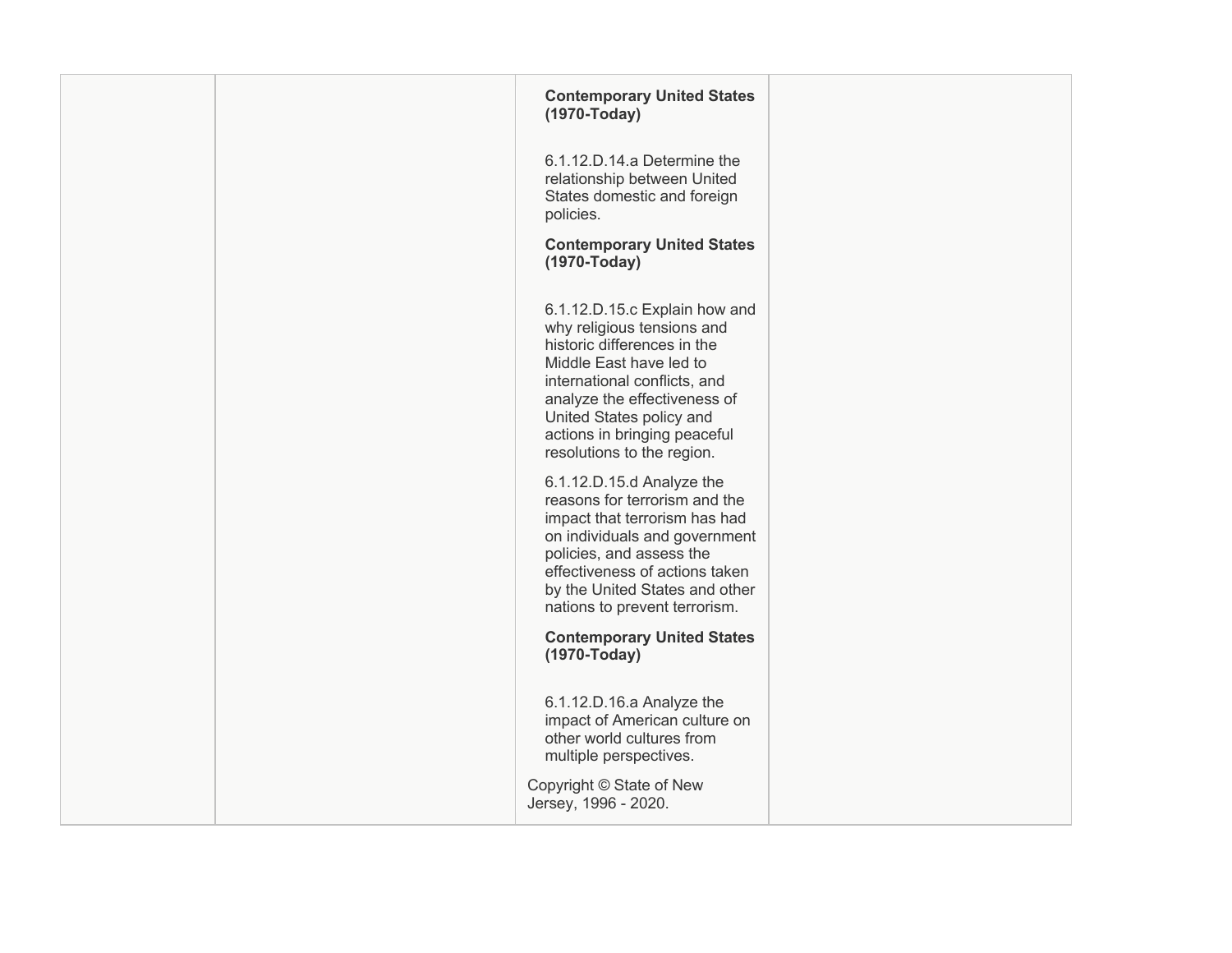| Era 16:<br>Interconnected<br><b>Global Society</b><br>(1970-Today) | For students to be able to understand<br>and demonstrate what the main issues<br>are that make us an international global<br>society. | NJ: 2014 SLS: Social Studies<br>NJ: Grades 9-12<br>A. Civics, Government, and<br><b>Human Rights</b>                                                                                                                                         | American Pageant, AP® Edition, 16th<br>Edition<br>American Journey Textbook |
|--------------------------------------------------------------------|---------------------------------------------------------------------------------------------------------------------------------------|----------------------------------------------------------------------------------------------------------------------------------------------------------------------------------------------------------------------------------------------|-----------------------------------------------------------------------------|
|                                                                    |                                                                                                                                       | <b>Contemporary United States</b><br>(1970-Today)                                                                                                                                                                                            | Pathways to the Present Textbook                                            |
|                                                                    |                                                                                                                                       | 6.1.12.A.16.a Examine the<br>impact of media and                                                                                                                                                                                             | Ultimate Guide to the Presidents Video<br>Series, History Channel           |
|                                                                    |                                                                                                                                       | technology on political and<br>social issues in a global                                                                                                                                                                                     | <b>Century Series Video Collection</b>                                      |
|                                                                    |                                                                                                                                       | society.<br>6.3 Active Citizenship in the                                                                                                                                                                                                    | Various YouTube Clips                                                       |
|                                                                    |                                                                                                                                       | 21st Century. All students<br>will acquire the skills<br>needed to be active,<br>informed citizens who value                                                                                                                                 | Allsides.com                                                                |
|                                                                    |                                                                                                                                       | diversity and promote<br>cultural understanding by<br>working collaboratively to<br>address the challenges that<br>are inherent in living in an<br>interconnected world.                                                                     | **Other resources as related and<br>appropriate current events arise.       |
|                                                                    |                                                                                                                                       | 6.3.12.A.2 Compare current<br>case studies involving slavery,<br>child labor, or other unfair<br>labor practices in the United<br>States with those of other<br>nations, and evaluate the<br>extent to which such problems<br>are universal. |                                                                             |
|                                                                    |                                                                                                                                       | B. Geography, People, and<br>the Environment                                                                                                                                                                                                 |                                                                             |
|                                                                    |                                                                                                                                       | <b>Contemporary United States</b><br>(1970-Today)                                                                                                                                                                                            | Link for 10 biggest global challenges:<br>https://www.weforum.org/agenda    |
|                                                                    |                                                                                                                                       | 6.1.12.B.15.a Evaluate the<br>effectiveness of the United                                                                                                                                                                                    |                                                                             |